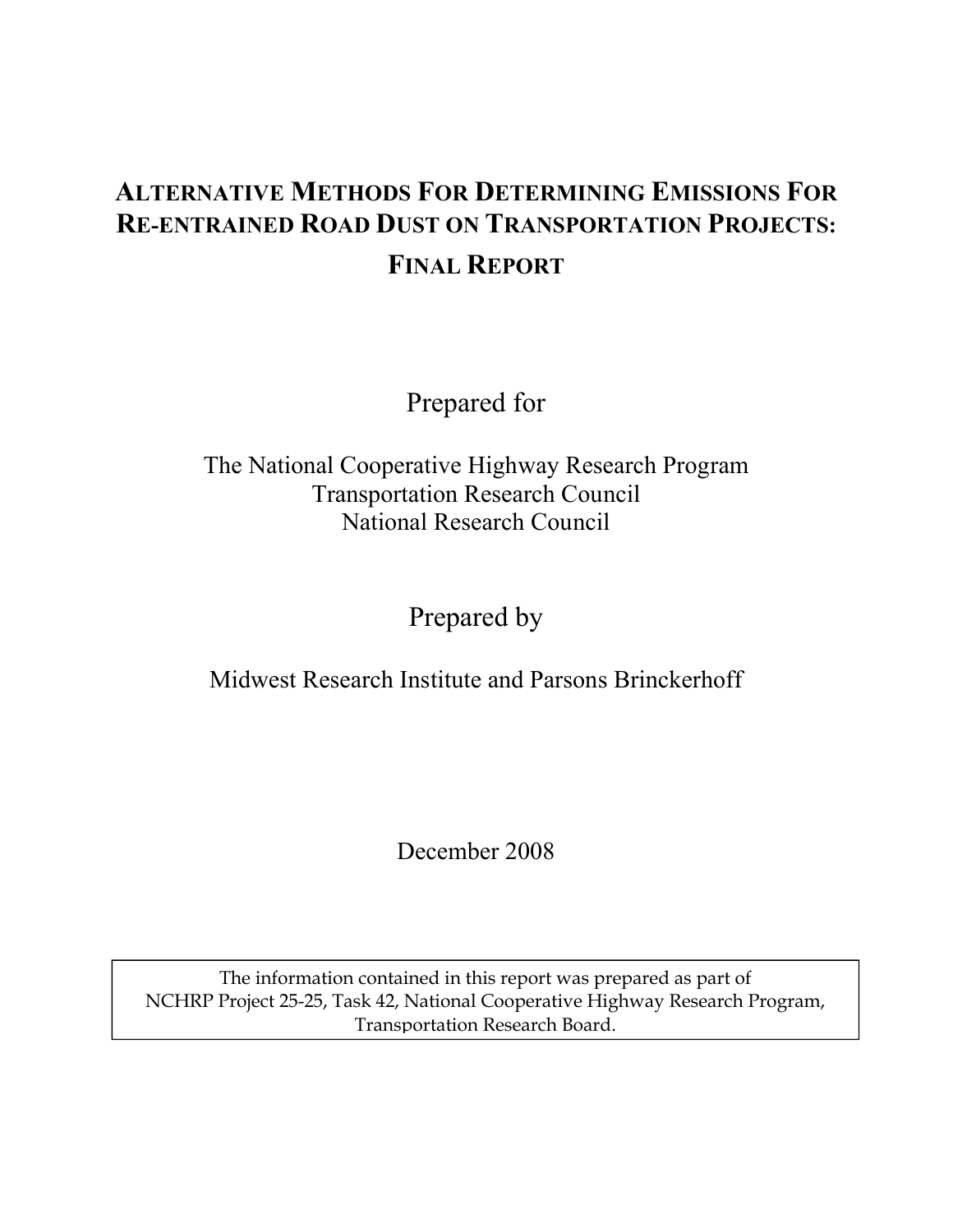#### Acknowledgements

This study was requested by the American Association of State Highway and Transportation Officials (AASHTO), and conducted as part of the National Cooperative Highway Research Program (NCHRP) Project 25-25. The NCHRP is supported by annual voluntary contributions from the state Departments of Transportation. Project 25-25 is intended to fund quick response studies on behalf of the AASHTO Standing Committee on the Environment. The report was prepared by a team led by Midwest Research Institute and Parsons Brinckerhoff. The work was guided by a task group chaired by Gary McVoy which included Jonathon Bass, Michael Brady, Gary Dolce, Jim Ponticello, Mia Waters, and Cecilia Ho. The project was managed by Christopher Hedges, NCHRP Senior Program Officer.

#### **Disclaimer**

The opinions and conclusions expressed or implied are those of the research agency that performed the research and are not necessarily those of the Transportation Research Board or its sponsors. The information contained in this document was taken directly from the submission of the author(s). This document is not a report of the Transportation Research Board or of the National Research Council.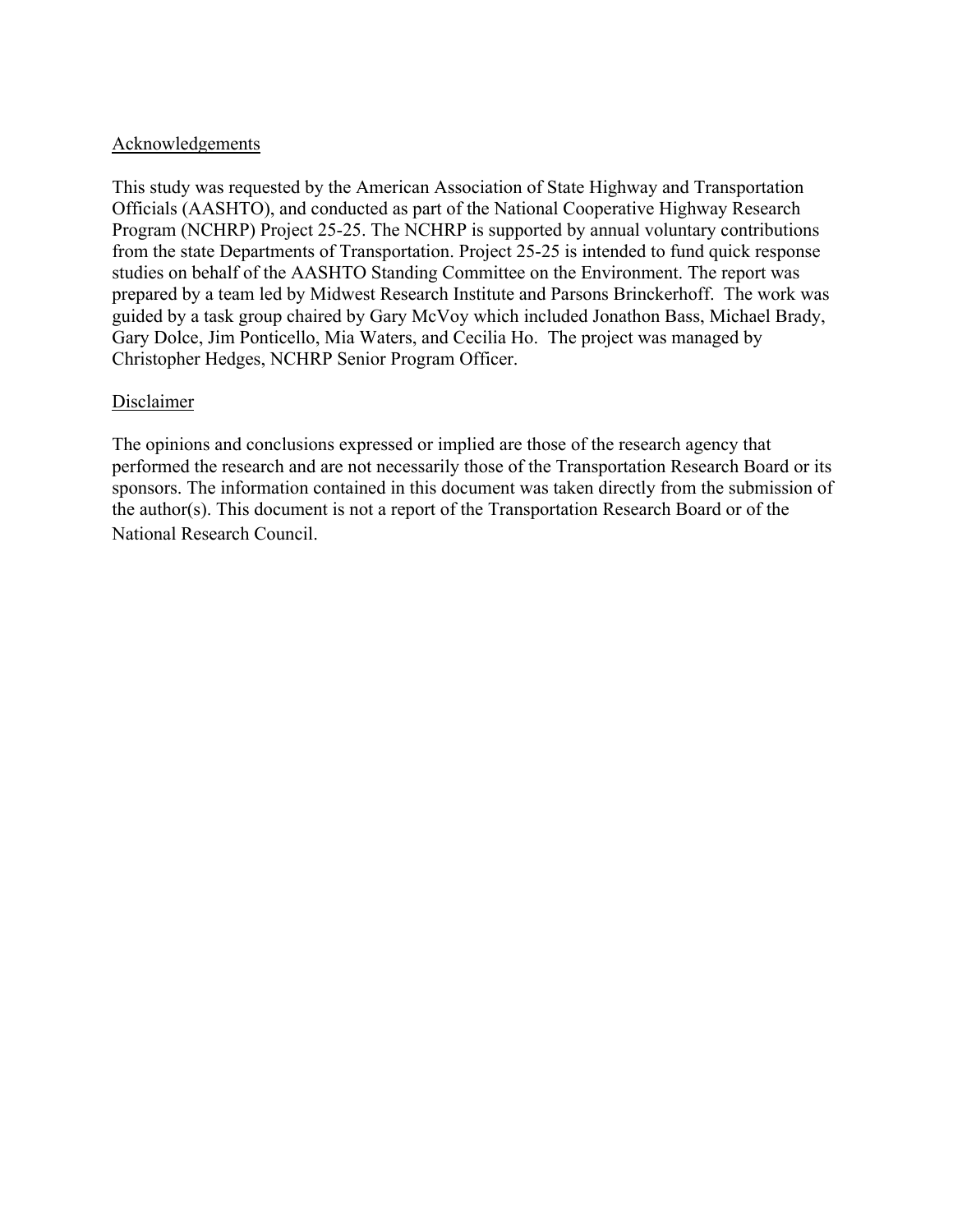# **TABLE OF CONTENTS**

|    | <b>ABSTRACT</b> |                                                         |  |
|----|-----------------|---------------------------------------------------------|--|
|    |                 |                                                         |  |
| 2. |                 | <b>BACKGROUND.</b>                                      |  |
|    | 2.1             |                                                         |  |
|    | 2.2             |                                                         |  |
|    | 2.3             |                                                         |  |
|    | 2.4             |                                                         |  |
| 3. |                 |                                                         |  |
| 4. |                 |                                                         |  |
| 5. |                 |                                                         |  |
| 6. |                 |                                                         |  |
| 7  |                 | <b>REFERENCES</b>                                       |  |
|    |                 |                                                         |  |
|    | $\mathbf{A}$ 1  | <b>DRI TRAKER.</b>                                      |  |
|    | $A$ 2           |                                                         |  |
|    | A.3             |                                                         |  |
|    | A.4             |                                                         |  |
|    |                 | APPENDIX B: GUIDELINES FOR 'MM/AP-42' HYBRID METHODSB-1 |  |
|    | B.1             |                                                         |  |
|    | B.2             |                                                         |  |
|    |                 |                                                         |  |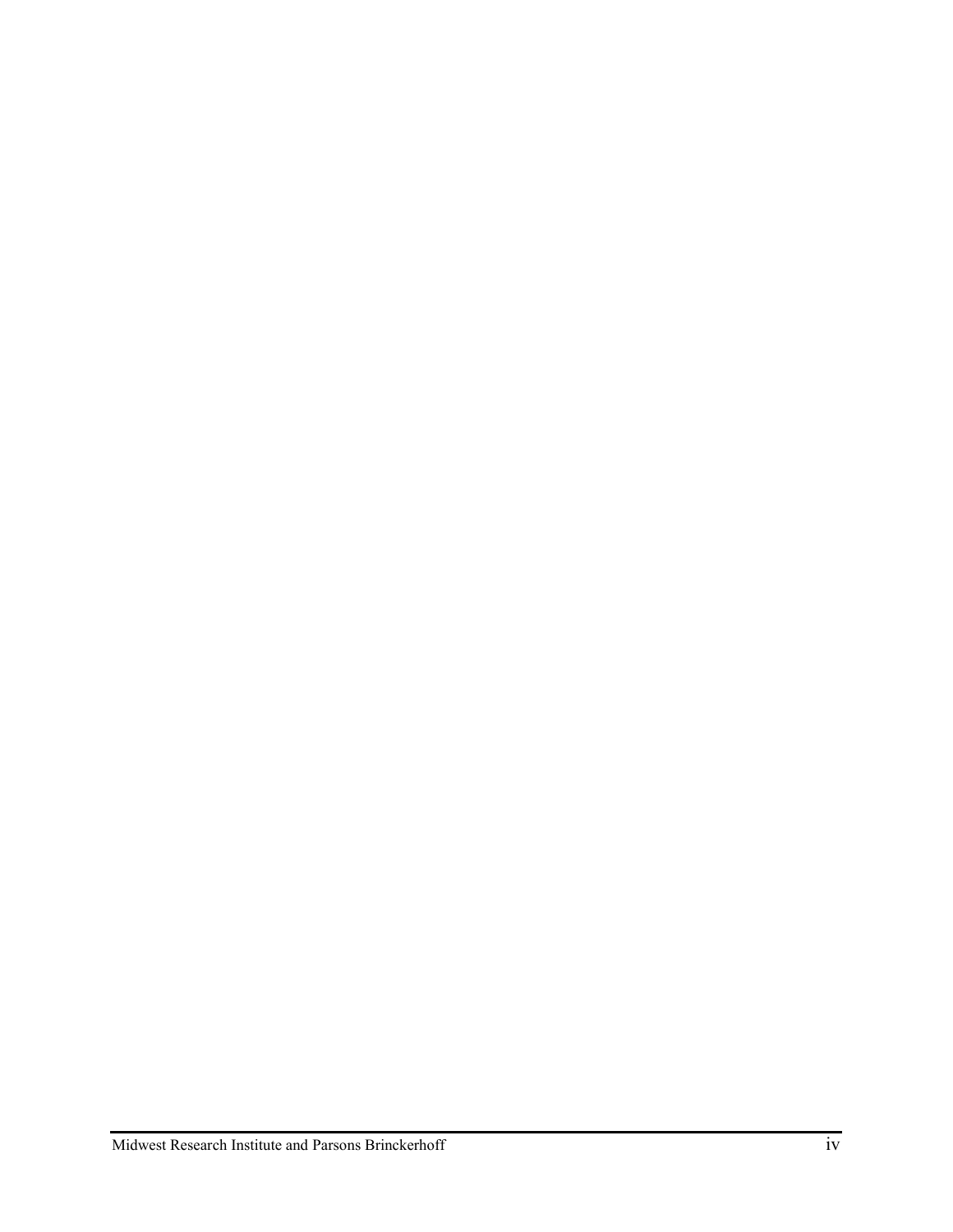### **ABSTRACT**

The Federal Transportation Conformity Rule specifies that re-entrained road dust is to be considered in the emissions analysis of transportation projects when this fugitive dust source is a significant contributor to  $PM_{10}$  or  $PM_{2.5}$  nonattainment problems. The evaluation of the air quality impacts of new transportation projects and the improvement of existing paved road networks requires the estimation of traffic-generated emissions including re-entrained road dust. Estimation of the  $PM_{10}$  or  $PM_{2.5}$  emission factors for calculating re-entrained road dust emissions utilizes the calculation methods published in the U.S. Environmental Protection Agency's emission factor handbook (AP-42).

In recent years, there has been increasing dissatisfaction with EPA's traditional AP-42 methodology for estimating re-entrained dust emission factors for paved road networks. The AP-42 methodology uses a predictive emission factor equation with specific input parameters. . The emission factor equation encompasses different particle size fractions of interest including  $PM<sub>2.5</sub>$  and  $PM<sub>10</sub>$ . One essential parameter is surface dust loading, which requires on-site road surface sampling at multiple locations--a time-consuming, costly, and potentially hazardous undertaking. As a result, there are serious source representation issues related to the affordable number of samples that are typically used to represent spatial and temporal variations across paved roadway networks.

For preparation of paved road dust emission inventories when localized surface dust loading data are not available, EPA has published a limited set of national default values as a function of primary road category. While these default values are useful for tracking national emission trends, they are less acceptable for application to localized areas such as urban complexes in specific geographic regions. As a result, there is concern about the potential inaccuracy of road dust emission estimates when default values of surface dust loading are applied to specific transportation projects.

Alternative approaches have been recently made available for determining more reliable emission factors for re-entrained road dust, depending on the level of investment made in collecting and analyzing the required information. These approaches center on a mobile monitoring method that has emerged in the past few years. Mobile monitoring can either be used as a replacement method, or it can be used in hybrid fashion in combination with the AP-42 method.

The mobile monitoring method is based on a vehicle continuously sampling its own dust plume on a second-by-second basis as it travels along representative roadway segments. The method relies on dust plume concentration as a relative measure of road dust emissions. With the exception of one of two hybrid applications, each mobile monitoring method configuration requires only one emission calibration test series against the roadside reference method approved by U.S. EPA. This new method is currently in the peer review process as an important step toward EPA standardization based the recent benchmark Nevada comparison study of two different mobile monitoring systems.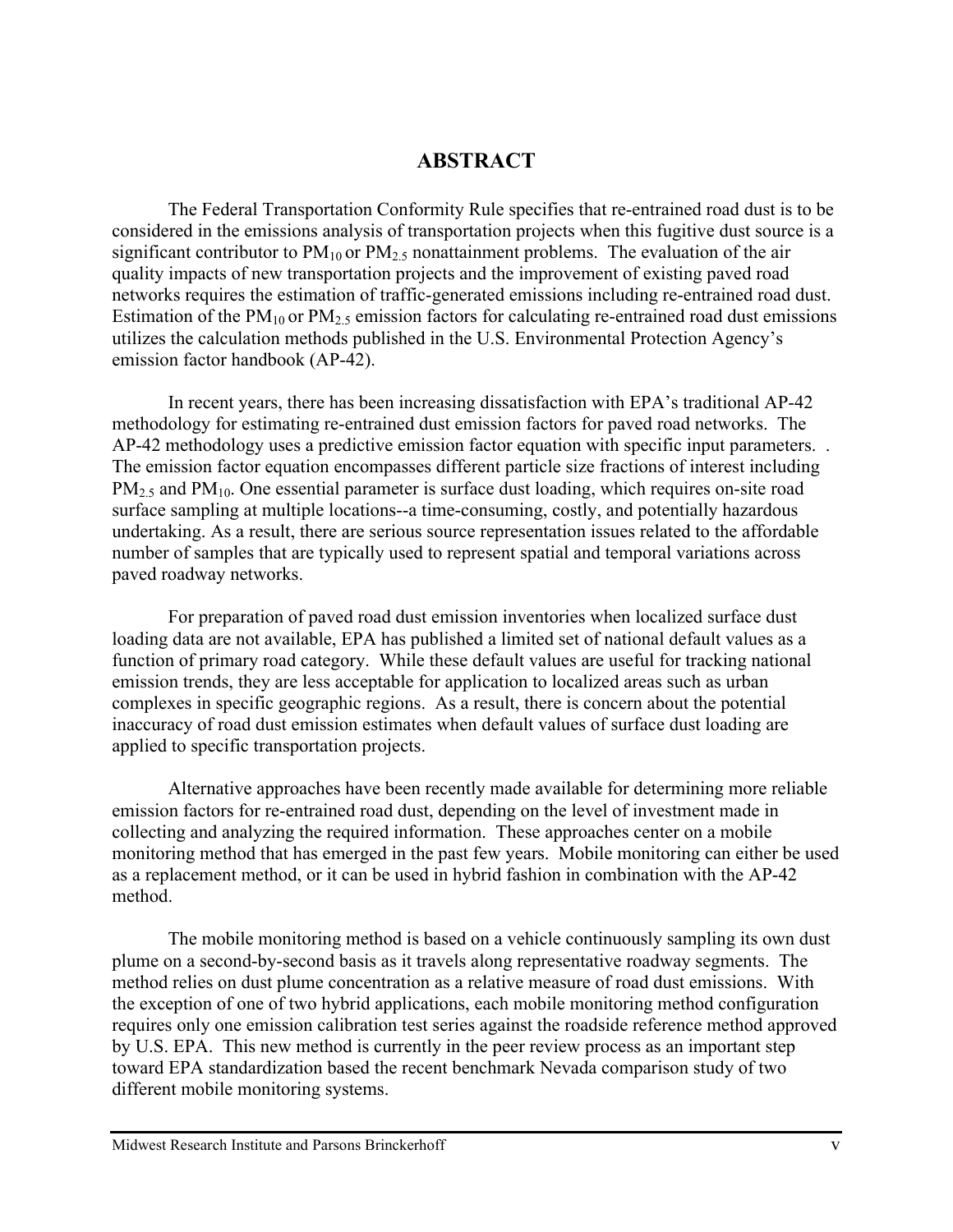The application of mobile monitoring has significantly less physical constraints than the AP-42 method, is less labor intensive, is safer, and provides critically important information on emission variations across roadway systems. As a result, mobile monitoring cost-effectively increases the accuracy of emission estimates in comparison to the AP-42 method. In addition, mobile monitoring can even be used without independent emission calibration to locate road surface sampling sites as a tool to locate representative road surface sampling sites to expedite the reliable application of the AP-42 method.

A critical part of using mobile monitoring effectively is guidance about the critical requirements of the method, as demonstrated in field applications. Detailed descriptions of several configurations of the method are appended to this document, which includes a review of the process for merging an array of emission factors into the calculations for roadway emission inventories of existing or planned roads. A method evaluation scheme is also presented to determine the trade-offs in selecting which approach to use for estimating paved road dust emission factors for a particular application.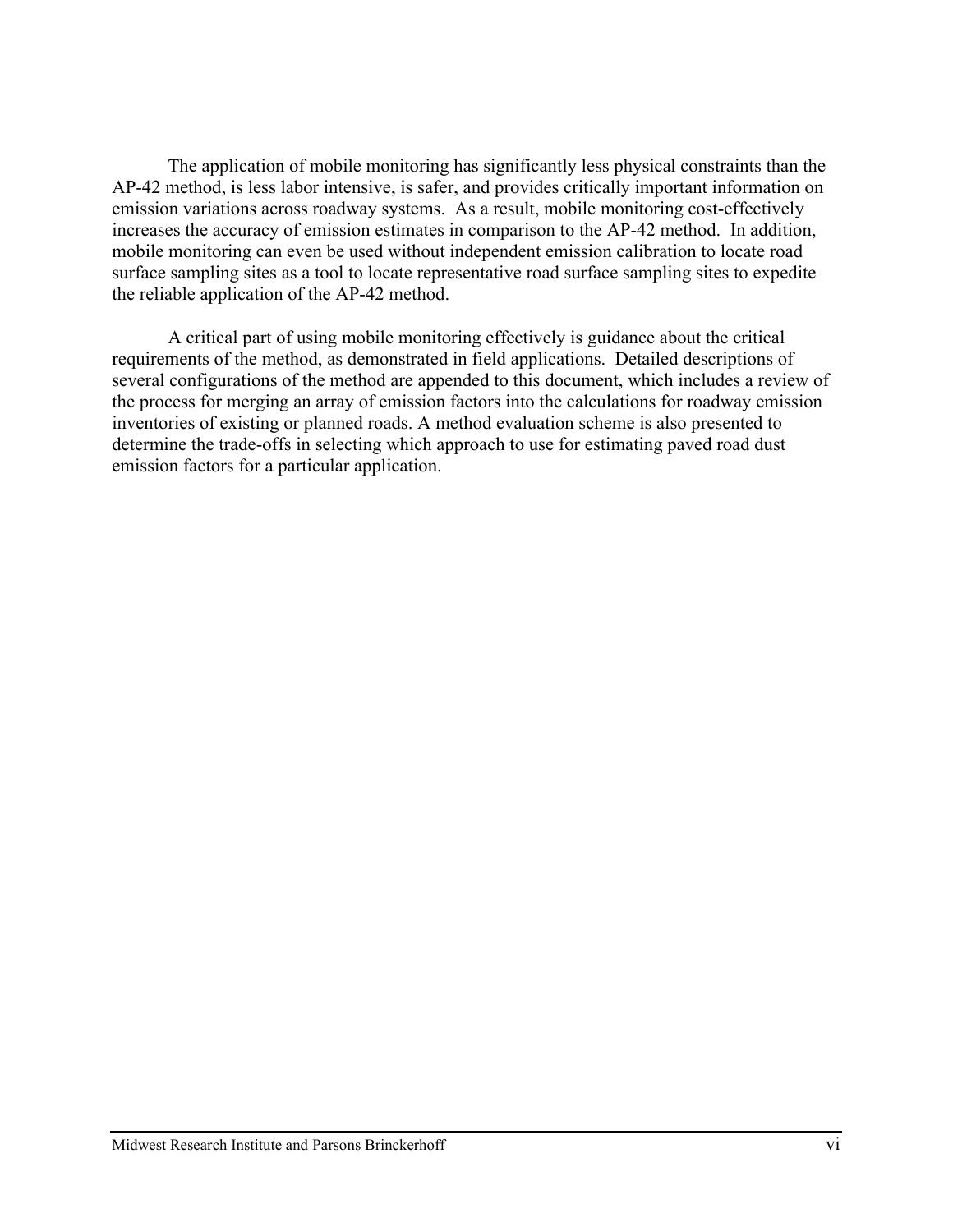# 1. **RESEARCH APPROACH**

The purpose of Task 42 is to identify alternative approaches to the AP-42 methodology for determining more reliable emission factors for re-entrained road dust for application to transportation projects. Emission calculations for transportation projects mimic those used in emission inventorying of existing paved road systems and of expanded roadway systems that are anticipated in future years, for purposes of addressing attainment of the air quality standards. The traditional AP-42 methodology, which has been in place for more than 30 years, relies on difficult and costly road surface sampling to gather critical information for input into the AP-42 emission factor equations. Ideally, alternate methods for emission factor development would take an approach that avoids road surface sampling completely.

Midwest Research Institute (MRI), who has taken the lead on performing this task, was instrumental in developing the AP-42 methodology for re-entrained road dust assessment and has confronted the difficulties of its application over many years. MRI has tracked attempts to develop alternative methods of equal or greater accuracy, which have in recently have led to the emergence of mobile monitoring technologies for this application. The development of mobile monitoring has been funded by the Department of Air Quality and Environmental Management (DAQEM) in Clark County NV. MRI has been in contact with and has collaborated with DAQEM (lead investigator: Rodney Langston) during the development and demonstration period for mobile monitoring. In addition, the MRI principal investigator (Dr. Chatten Cowherd) has continued his involvement in the field of road dust emission factor development and refinement, and has communicated regularly with other investigators in this field. These contacts and collaborations provided a basis for conducting the subject research task.

Besides the contacts with other investigators in emission characterization of transportation projects and associated emission inventorying of roadway systems, secondary source materials included academic and professional journal articles as well as existing guidance documents and supporting test reports. Guidance documents published by state and federal agencies, research organizations, and other entities are important indicators of the state of the art of transportation emission factor development and impact assessment. Those guidebooks help to define the state of the practice across the country as various agencies and practitioners implement the methods and techniques for emission estimation as applied to re-entrained road dust. Areas of recent focus include a shift of emphasis to  $PM_{2.5}$  and improved delineation of the specific factors that cause the dust emission potential of a roadway class to vary temporally and spatially.

This research began with an analysis of the current practice of applying the AP-42 methodology and its deficiencies. This included not only the requirement of road surface sampling, which limits the feasibility of full method application, but also the use and limitations of default dust ("silt") loading tables that can be used in place of road surface sampling. Then the emphasis shifted to the evaluation of the mobile monitoring and the specific configurations that have been tested. Finally, a new set of hybrid combinations of mobile monitoring and the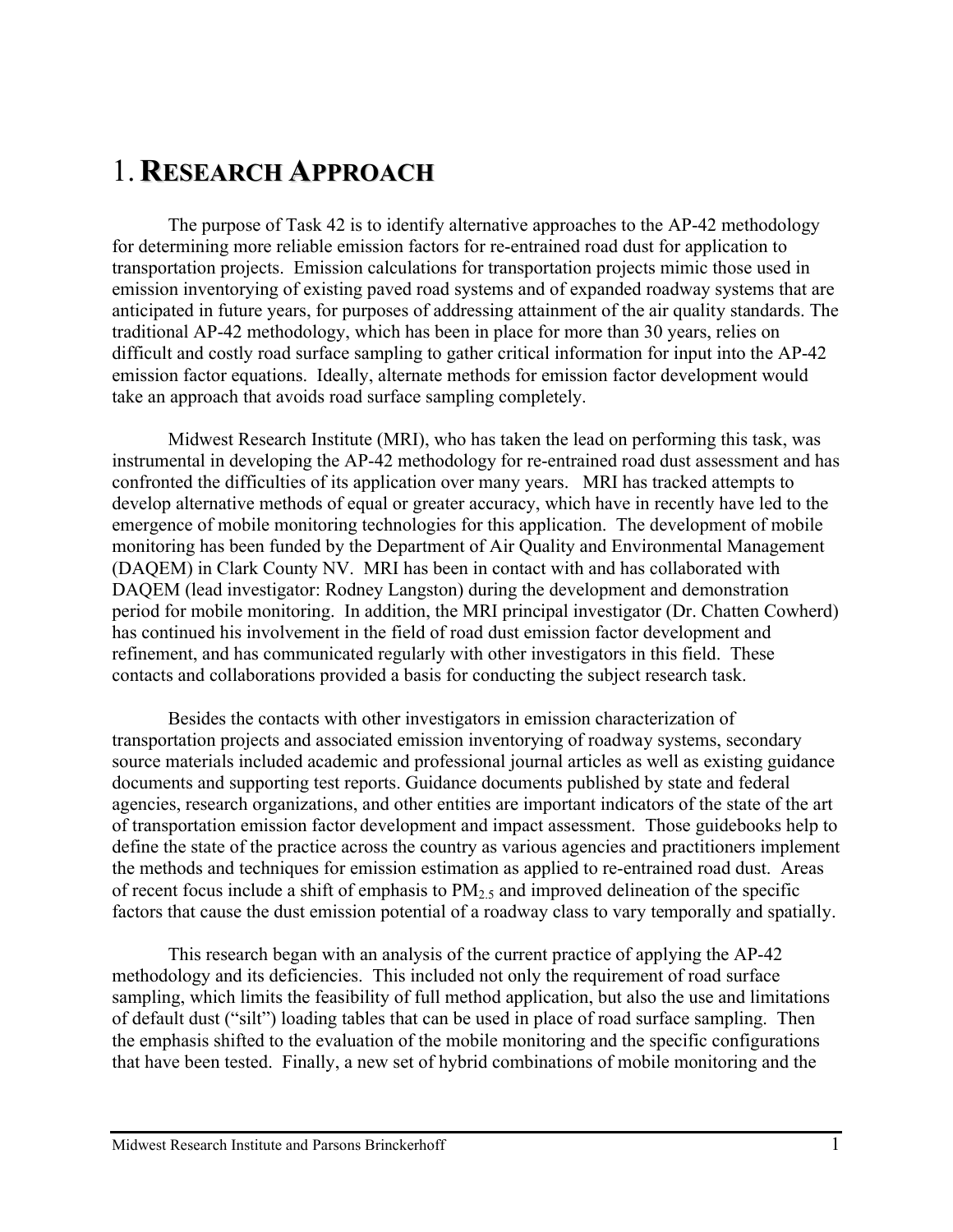AP-42 methodology were developed, with accuracies equal to or greater than the AP-42 methodology alone, but with significantly lower costs of implementation.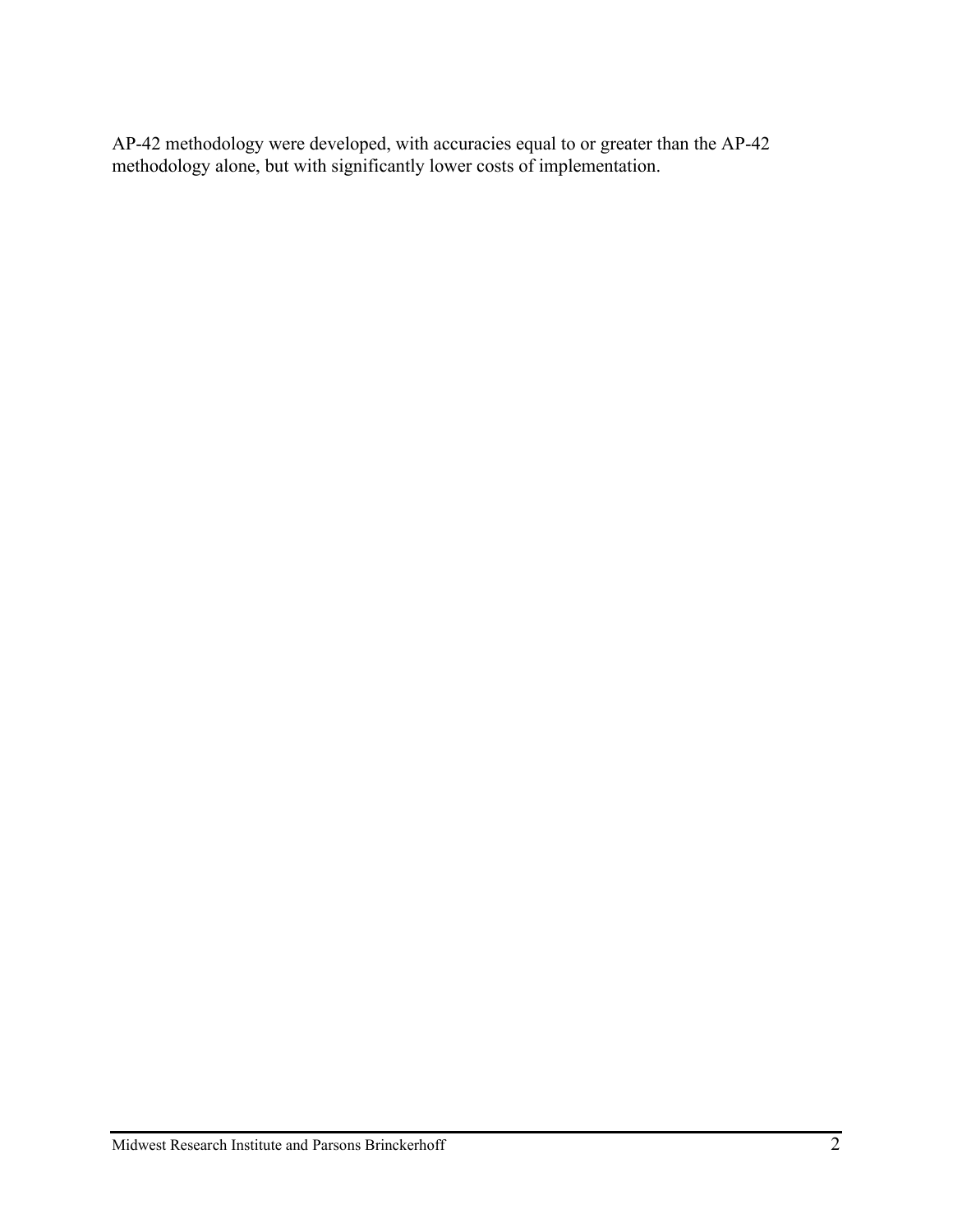# 2.**BACKGROUND**

.

#### **2.1 ROAD DUST EMISSION FACTOR DEVELOPMENT**

Most of the areas of the United States that have been unable to attain the national ambient-air quality standards (NAAQS) for  $PM_{10}$  (particles smaller than 10  $\mu$ m in aerodynamic diameter) have significant emission contributions from open dust sources. Also referred to as fugitive dust sources, these sources include unpaved roads and parking lots, and paved streets and highways. Fugitive dust sources also generate emissions of  $PM_{2.5}$  (particles smaller than 2.5 μm in aerodynamic diameter), which is referred to as the fine fraction of  $PM_{10}$ .

On a nationwide basis, fugitive dust consists mostly of soil and other crustal materials. However, fugitive dust may also be emitted from powdered or aggregate materials that have been deposited on roadway surfaces by spillage or vehicle track-out. Dust emissions from paved roadways contain tire and brake wear particles in addition to re-suspended road surface dust composed mostly of crustal geological material.

Emissions from open dust sources exhibit a high degree of variability from one site to another, and emissions at any one site may fluctuate widely. The site characteristics that cause these variations may be grouped into (a) properties of the exposed surface material from which the dust originates, and (b) measures of energy expended by vehicles or other machinery interacting with the surface.

The dry-particle size distribution of the exposed soil or surface material determines its susceptibility to mechanical entrainment. The upper size limit for particles that can become suspended has been estimated at approximately 75 μm in aerodynamic diameter. Conveniently, 75 μm in physical diameter is also the smallest particle size for which size analysis by dry sieving is practical. Particles passing a 200-mesh screen on dry sieving are termed "silt".

A calculation of the estimated emission rate for a given source requires data on source extent, uncontrolled emission factor, and control efficiency. The mathematical expression for this calculation is given as follows:

$$
R = SE e (1 - c) \tag{1}
$$

where:  $R =$  estimated mass emission rate in the specified particle size range

 $SE = source$  extent

*e =* uncontrolled emission factor in the specified particle size range (i.e., mass of uncontrolled emissions per unit of source extent)

*c =* fractional efficiency of control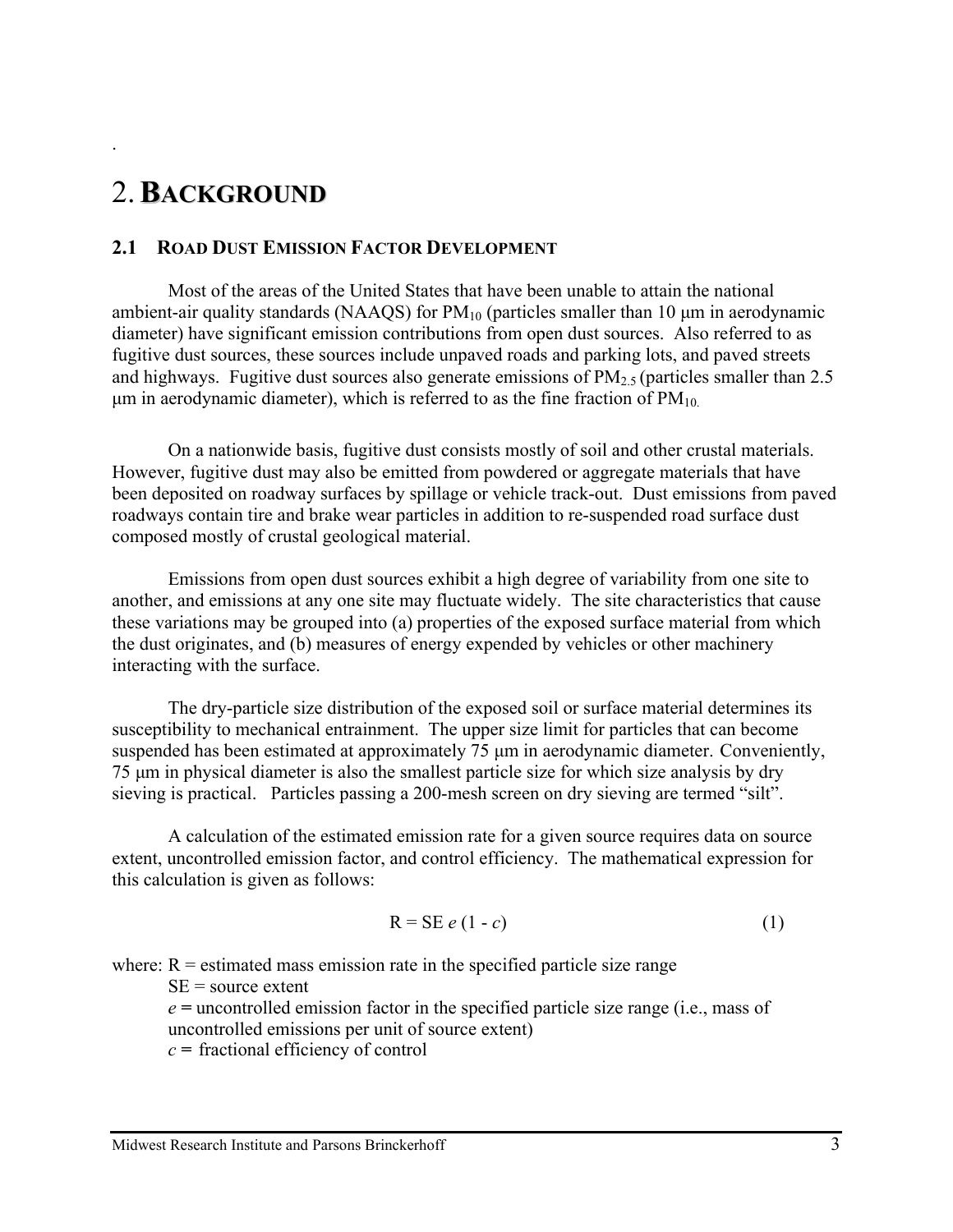The source extent (activity level) is the appropriate measure of source size or the level of activity that is used to scale the uncontrolled emission factor to the particular source in question. For vehicle travel, the activity level is the travel length times the average daily traffic (ADT) count, with each vehicle having a disturbance width equal to the width of a travel lane. Roadway source extent is often expressed in units of vehicle-miles traveled (VMT). Additional information about emission factor equations is given in the Fugitive Dust Control Handbook developed by the Western Regional Air Partnership.<sup>1</sup>

Early in the EPA field testing program to develop emission factors for fugitive dust sources, it became evident that uncontrolled emissions within a single generic source category may vary over two or more orders of magnitude as a result of variations in source conditions (equipment characteristics, material properties, and climatic parameters). Therefore, it would not be feasible to represent an entire generic source category in terms of a single-valued emission factor. In other words, it would take a large matrix of single-valued factors to adequately represent an entire generic fugitive dust source category.

In order to account for emissions variability, therefore, the approach was taken that fugitive dust emission factors be constructed as mathematical equations for sources grouped by the dust generation mechanisms. The emission factor equation for each source category would contain multiplicative correction parameter terms that explain much of the variance in observed emission factor values on the basis of variances in specific source parameters. Such factors would be applicable to a wide range of source conditions, limited only by the extent of experimental verification.

A compendium of predictive emission factor equations for fugitive dust sources is published in Volume I of the U.S. EPA's Compilation of Air Pollutant Emission Factors commonly referred to as  $AP-42$ .<sup>2</sup> A set of particle size multipliers for adjusting the calculated emission factors to specific particle size fractions (including  $PM_{2.5}$ ) is provided with each equation.

The National Environmental Policy Act (NEPA) requires that government agencies document and consider the environmental impacts of major transportation projects. The assessment of the effects of traffic emissions on nearby population employs both AP-42 emission factor models and equations, and EPA-recommended air quality dispersion models and guidelines.

For areas not meeting National Ambient Air Quality Standards (NAAQS), transportation conformity requires transportation plans, programs, and projects to "conform to" the goals established in State Implementation Plans (SIP). Conformity means that transportation activities will not cause new air quality violations, worsen existing violations, or delay timely attainment of the NAAQS. In this case, the regulated components of re-entrained road dust include  $PM_{10}$ and  $PM_{2.5}$ .

Conformity analyses are conducted at both the regional and project-level. Under regional conformity, a state demonstrates that emissions from motor vehicles under a transportation plan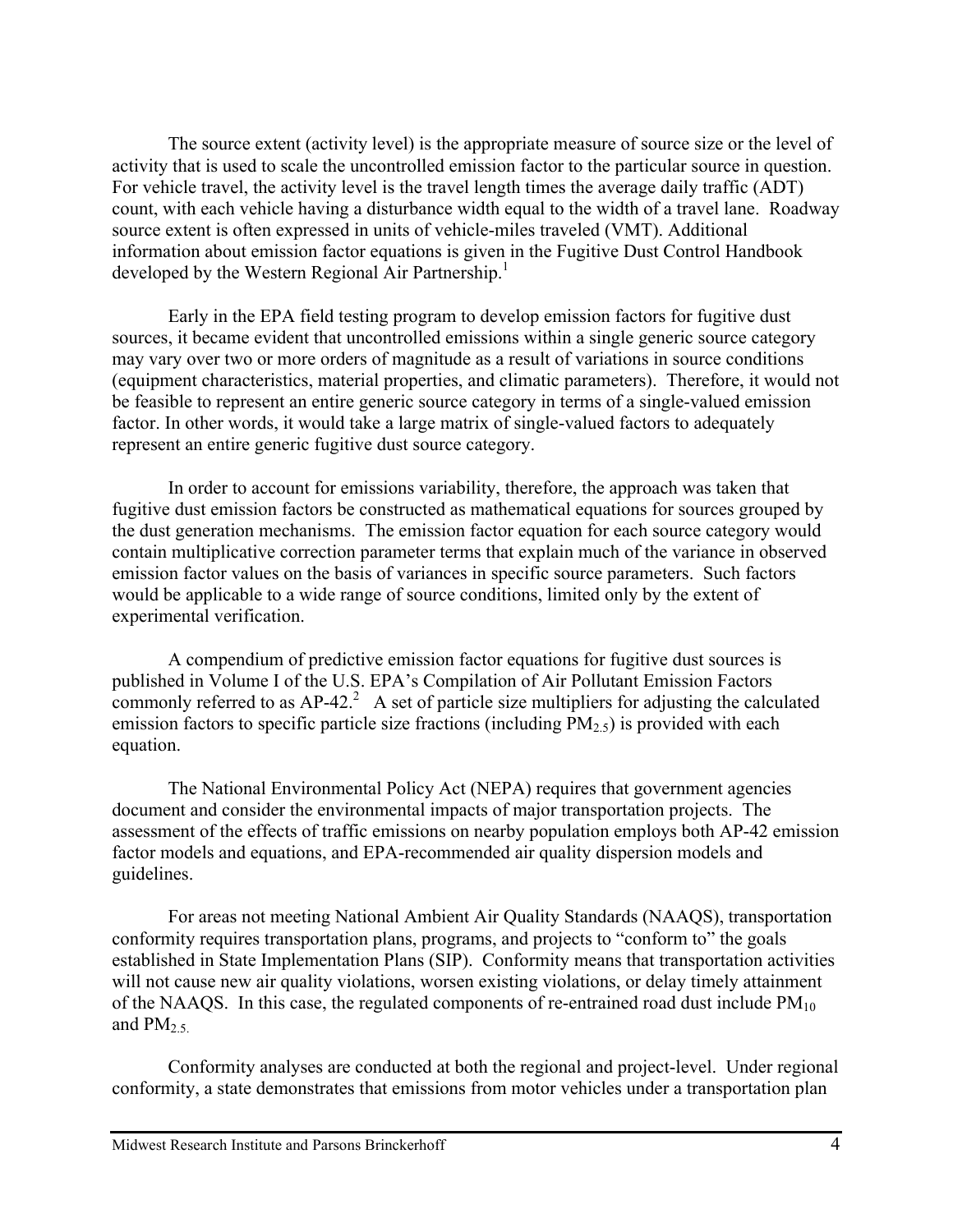or travel improvement program are within acceptable thresholds. Under project-level conformity analyses, also known as "hot spot analyses," new projects sponsored by the Federal Highway Administration (FHWA) or Federal Transit Administration (FTA) must be shown not to produce concentrations that lead to an exceedance of the NAAQS as a requirement to obtain project funding or approval.

### **2.2 TRADITIONAL AP-42 METHOD – ROADWAYS**

The traditional AP-42 method for determining dust emissions from paved and unpaved roadways uses emission factor equations developed by roadside plume profiling at representative locations across the country. Paved roadway test sites were distributed across the various standard categories: local, collector, arterial and freeway. Road surface samples were collected during the same time periods along with traffic counts and vehicle categorization.

As with the other equations for fugitive dust sources, the equation for paved roadways was developed through stepwise regression analysis of the test data. In this process, correction parameters were identified in order of importance, so that emission factors could be adjusted to specific road and traffic conditions. Factors that were considered as affecting roadway emissions included:

- Average daily traffic (ADT)
- Speed of traffic
- Weight of vehicles
- Precipitation/evaporation balance
- Seasonal climate
- Control methods
- Geographical location (urban/rural)
- Nearby land usage
- Type of soil in area
- Presence or absence of curbs, storm sewers, and parking lanes

The regression analyses of test data showed that paved road dust emissions depend on the following road and traffic conditions:

- Road surface silt loading (as determined by manual vacuuming of traffic lanes, edge to edge)
	- o Strong inter-correlation with vehicle speed
	- o Available default values for roadway categories: local, collector, arterial, freeway
	- o Normal equilibrium between silt addition and removal processes
	- o Disruption of equilibrium disrupted by mud/dirt track-out and anti-skid material application
- Vehicle weight (fleet average for mixed traffic)
	- o Inter-correlation with vehicle speed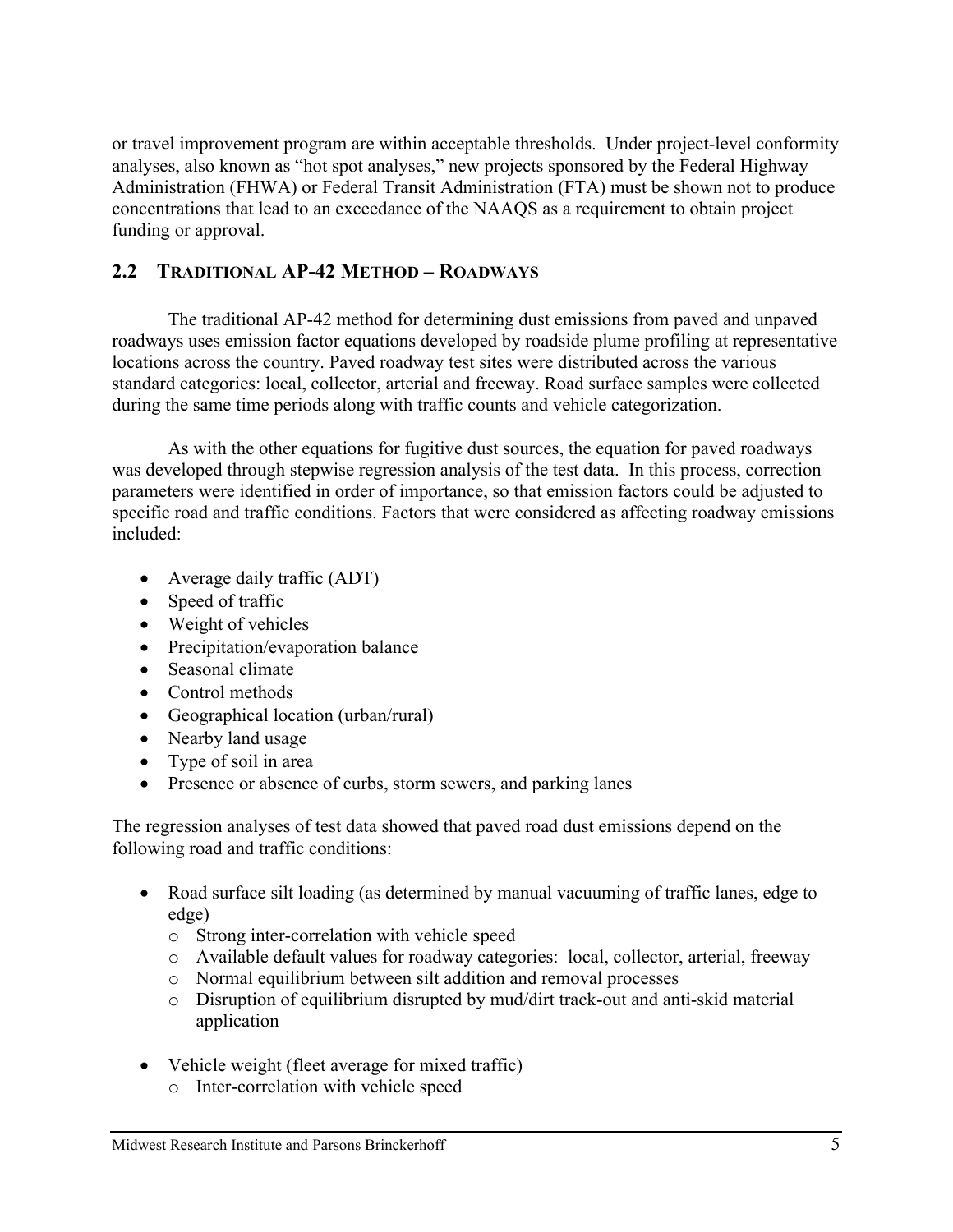The other correction parameters considered in the regression analyses of the test data for paved roadways were found not to add significantly to the predictive capability of the emission factor equation.

According to the final predictive emission factor equation for paved roads found in AP-42, the quantity of particulate emissions from resuspension of loose material on the road surface due to vehicle travel on a dry paved road may be estimated using the following empirical expression:

$$
E = k \left(\frac{sL}{2}\right)^{0.65} \times \left(\frac{W}{3}\right)^{1.5} - C \tag{2}
$$

where:  $E =$  particulate emission factor (having units matching the units of k),

 $k$  = particle size multiplier for particle size range and units of interest (see below),

 $sL$  = road surface silt loading (grams per square meter) (g/m<sup>2</sup>),

 $W$ =average weight (tons) of the vehicles traveling the road, and

*C* = emission factor for 1980's vehicle fleet exhaust, brake wear and tire wear.

In Equation 2, the values of the particle size multiplier (k) for  $PM_{10}$  and for  $PM_{2.5}$  are 7.3 g/VMT and 1.1 g/VMT, respectively, which yields a  $PM_{2.5} / PM_{10}$  ratio of 15 percent. The decision to calculate  $PM_{2.5}$  emissions as a fixed proportion to  $PM_{10}$  emissions was based on the difficulty in determining an independent emission factor equation for  $PM<sub>2.5</sub>$  of sufficient reliability. The difficulty results from the much smaller proportion of paved roadway  $PM_{2.5}$ concentrations at roadside test locations, in relation to background  $PM<sub>2.5</sub>$  levels.

Note that the "C" factor was included in Equation 2 to eliminate the possibility of doublecounting of vehicle exhaust, brake wear and tire wear, because all of these components are captured in the roadside plume profiling used to develop the emission factor equation for paved road dust. Admittedly, the contribution of these components is usually very small compared to the fugitive dust component, even when looking at the  $PM_{2.5}$  size fraction of the emissions. The exception might be when using the equation to estimate  $PM_{2.5}$  emissions from limited-access roadways with high-speed traffic. It should also be noted that particles that settle back on the road surface are not collected by the roadside plume profiling tower used to develop the equation and are therefore not subject to double counting. Finally, although the release of Mobile 6.2 in 2003 provided updated estimates of vehicle exhaust emissions for inclusion in the "C" factor, the factors for brake and tire wear were not viewed as requiring changes from the 1980's values.<sup>3</sup>

Nationwide default values of the silt loading (sL) correction parameter for paved road emissions have been developed for road categories delineated by distinct ranges of ADT values. The loadings decrease with increasing ADT. For example, local roads have the lowest traffic but the highest loadings. Most inventories are dominated by arterial and collector categories because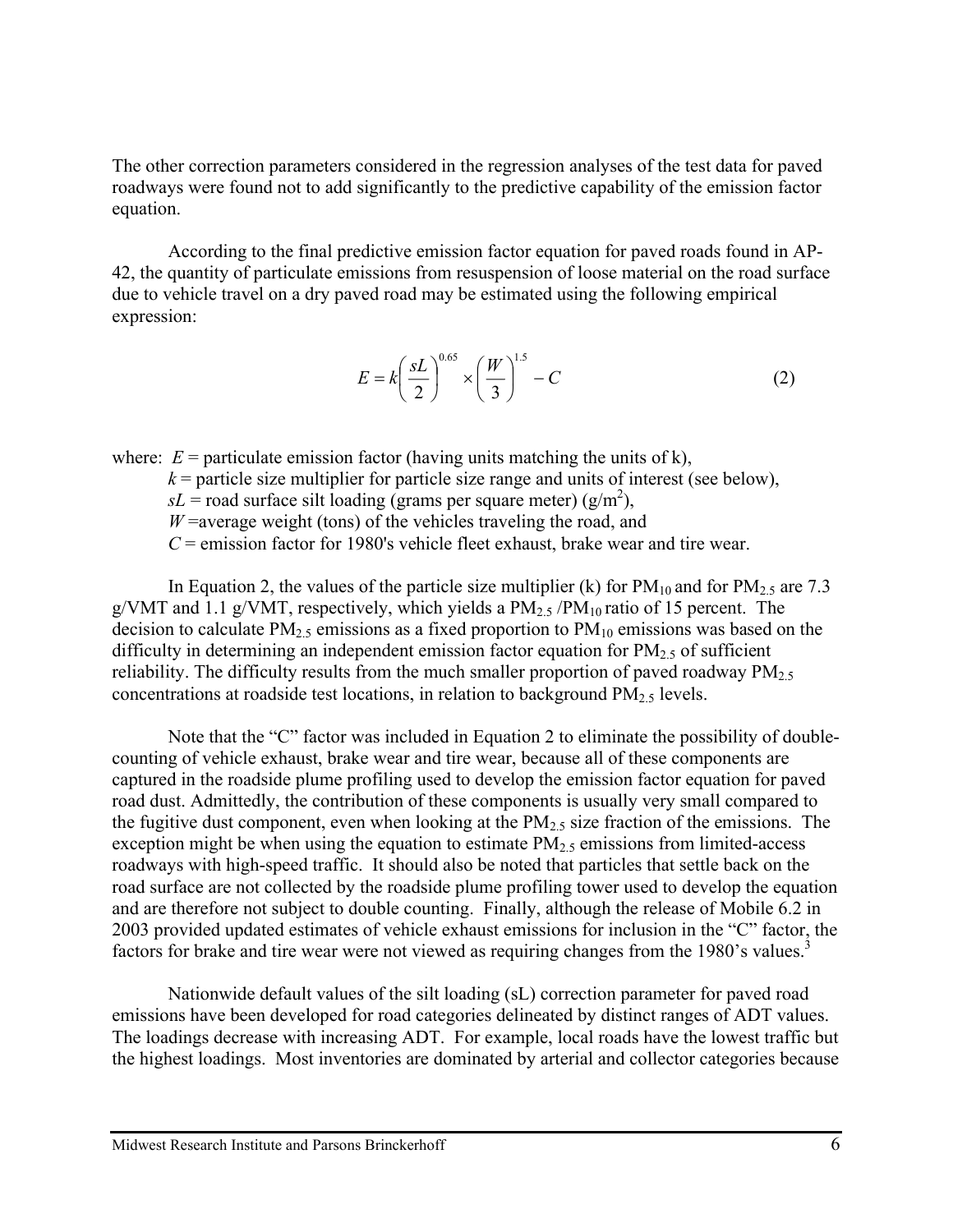high emission levels are produced by combinations of high traffic volumes and moderate silt loadings.

In order to gain more reliable values for silt loading for emission determinations in a given geographic area, it is recommended that representative local silt loadings be measured across the local roadway system. However, measurement surveys of silt loadings are time consuming, labor intensive, and potentially hazardous. These measurements require road lane blockage and manual vacuuming of full-width lane sections at multiple locations across a road network to assure representativeness. There are obvious safety issues in doing this work, especially on busy roads.

Because of the hazardous, costly, and time consuming nature of collecting roadway silt samples, there are serious issues related to obtaining an adequate number of samples to be considered representative of the spatial and temporal variations across the roadway system. Also, there is insufficient guidance in AP-42 as to the number and size of samples to collect within each roadway category.

A study done by Teng et al. (2008) looked at the problem of determining the number of silt loading samples required to accurately represent a roadway system.<sup>4</sup> This study found that the number and size of roadway silt sampling plots should be directly proportional to the ratio of miles within each roadway category to the total number of miles in the roadway network as well as the amount of silt loading variance within the roadway category. Thus it was concluded that local roads should dominate the number of samples. However, this study did not take into account the Average Daily Traffic (ADT) for each roadway classification. In determining emission inventories across a roadway system, the traffic parameter is vehicle miles traveled (VMT), which is the product of road miles and average ADT within each roadway category.

### **2.3 NATIONAL DEFAULTS FOR SILT LOADING**

This section summarizes available national, regional and local sets of silt loading default values, as well as the most recent set of national default values presented in AP-42. It should be noted that silt loading surveys of a particular geographical area are always preferable to using default silt loading values, as long as it can be shown that the collected silt loading data are representative of the study area. However, for reasons stated elsewhere in this report, issues of safety, site accessibility, labor requirements and lack of prior general knowledge of silt loading variability in an area present significant challenges in designing cost-effective silt loading survey programs.

Historically, the most common national default values of paved road silt loadings include the National Emissions Inventory (NEI), EPA's AP-42 (Chapter 13), and the California Air Resources Board (CARB). Table 1 presents default silt loading values consolidated from the NEI, AP-42, and CARB and organized by applicable range of ADT. These values are intended to be the most widely applicable to the country as a whole, with California values more representative of the southwest. The "worst case" values reflect the contributions of hot spot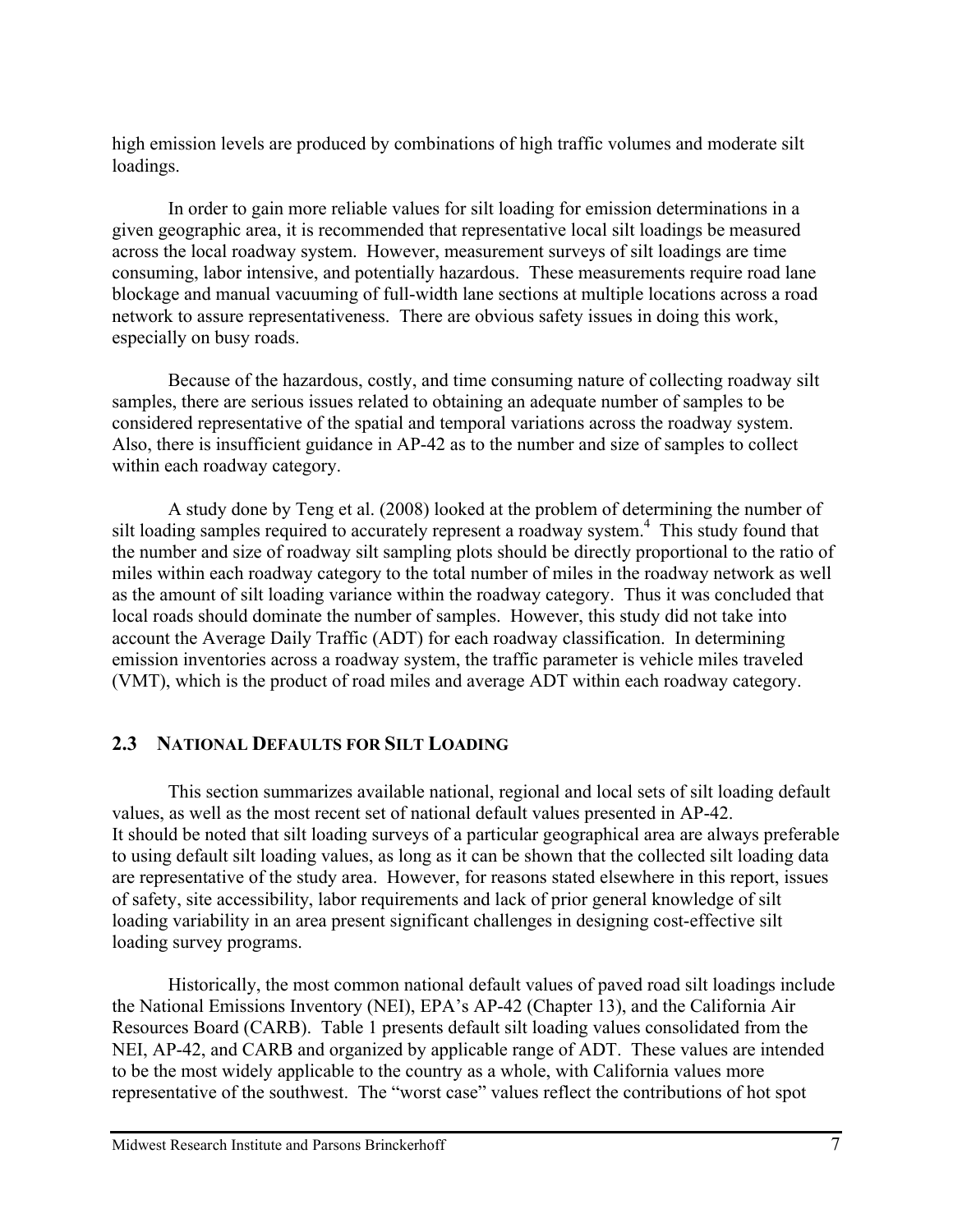sources. There is a relatively good consistency between the "normal" default values categories in terms of ADT ranges.

| ADT/<br><b>Source</b> | Local<br>< 500         | 0<br><b>Collector</b><br>$500 - 10,000$ | $\sim$<br>< 5,000              | > 5,000                         | $\cdot$<br><b>Major</b><br>> 10,000 | <b>Freeway</b><br>> 10,000 |
|-----------------------|------------------------|-----------------------------------------|--------------------------------|---------------------------------|-------------------------------------|----------------------------|
| <b>NEI</b>            | 1.0                    | $\rightarrow$                           | 0.2                            | 0.04                            | $\rightarrow$                       | $\rightarrow$              |
| AP-42                 | $\rightarrow$          | $\rightarrow$                           | $0.4$ (normal)<br>3.00 (worst) | $0.1$ (normal)<br>$0.5$ (worst) | $\rightarrow$                       | $\rightarrow$              |
| CARB                  | 0.320<br>$1.6$ (rural) | 0.035                                   | $\rightarrow$                  | $\rightarrow$                   | 0.035                               | 0.02                       |

**Table 1. Default Silt Loading Values (g/m2 ) Based on ADT (vehicles/day)**

In the methodology used for the NEI, paved road silt loadings are assigned to each of twelve functional roadway classifications (six urban and six rural) based on the average annual traffic volume of each functional system by State. The average daily traffic volume is calculated by dividing annual VMT by State and functional class (from Highway Statistics, Table VM-2) by State specific functional class roadway mileage (from Highway Statistics, Table HM-20).

In the 1993 version of the AP-42 section on paved road dust emissions, the range of silt loading values for normal conditions was 0.01 to  $1.0 \text{ g/m}^2$  for high ADT roads and 0.054 to 6.8  $g/m^2$  for low ADT roads. For limited access roads, a default value of 0.015  $g/m^2$  was recommended. A default value of 0.2  $g/m^2$  was recommended for short periods of time following application of snow/ice controls to limited access roads.

Other inventories include the Utah Department of Environmental Quality's "post-storm" default silt loading values, and Clark County's (NV) extensive silt loading database. Parameters used to characterize available silt loading data include the following:

- Special Studies
	- o Year-long monthly data for ID, NV, MT
	- o Application of anti-skid materials in CO, AK, MN
	- o Construction track-out in MO, KS
- General Information
	- o Road classification
	- o Average daily traffic
	- o Posted speed limit
	- o Location of measurement

The latest revision of to Section 13.2.2 of AP-42, which incorporates information added in 2001 by Midwest Research Institute<sup>6</sup>, presents recommended default silt loadings for normal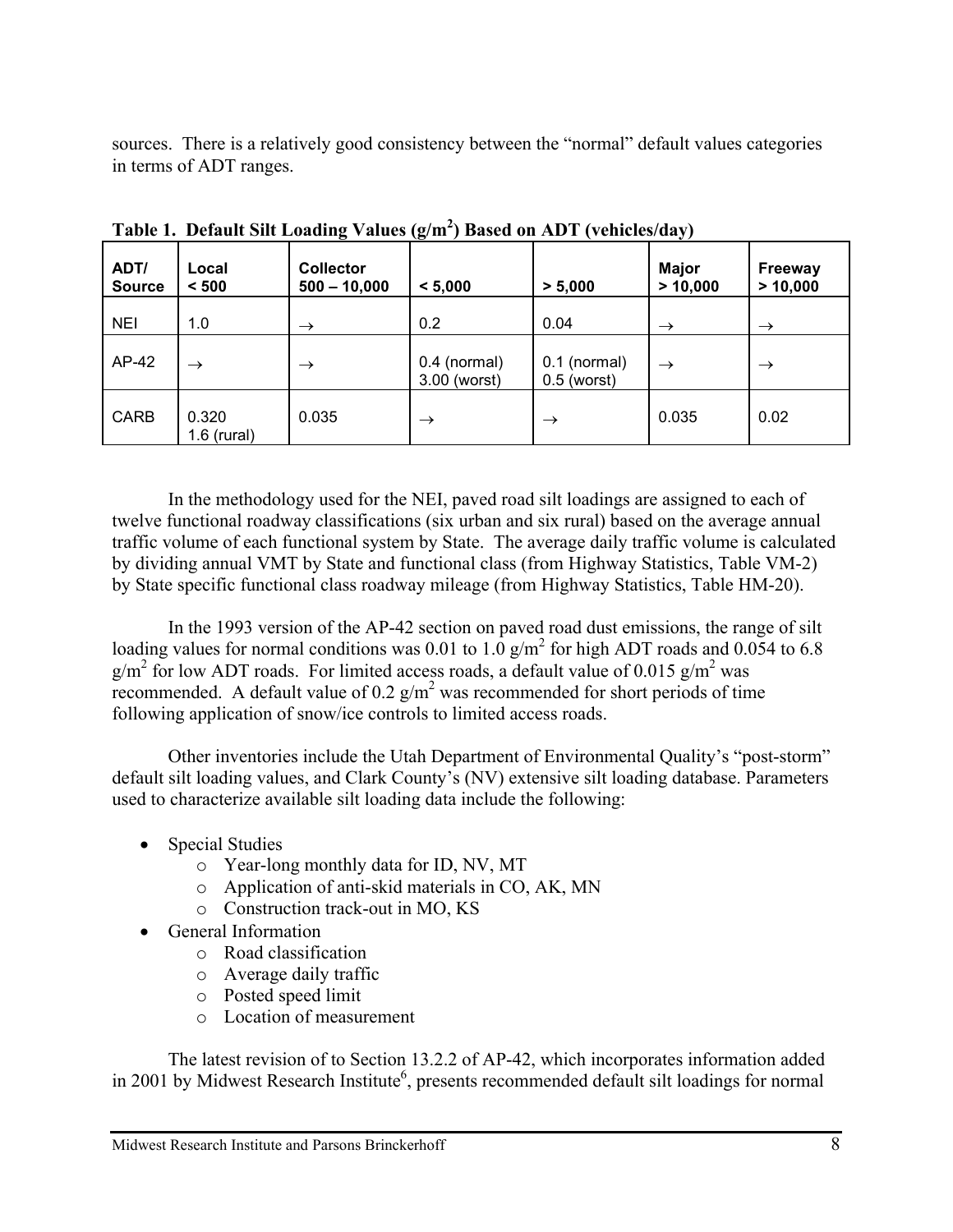baseline conditions and for wintertime baseline conditions in areas that experience frozen precipitation with periodic application of antiskid material. These default silt loadings, which are meant to be applied nationally, are given in Table 2. The winter baseline is represented as a multiple of the non-winter baseline, depending on the ADT value for the road in question. As shown, a multiplier of 4 is applied for low volume roads  $( $500 \text{ ADT}$ )$  to obtain a wintertime baseline silt loading of 4 X  $0.6 = 2.4$  g/m<sup>2</sup>.

| <b>ADT Category</b>                                                                   | < 500          | 500-5,000 | 5,000-10,000   | > 10,000                        |
|---------------------------------------------------------------------------------------|----------------|-----------|----------------|---------------------------------|
| Ubiquitous Baseline g/m <sup>2</sup>                                                  | 0.6            | 0.2       | 0.06           | 0.03<br>0.015 limited<br>access |
| Ubiquitous Winter Baseline Multiplier<br>during months with frozen precipitation      | X <sub>4</sub> | X3        | X <sub>2</sub> | X <sub>1</sub>                  |
| Initial peak additive contribution from<br>application of antiskid abrasive $(g/m^2)$ | 2              | 2         | 2              | 2                               |
| Days to return to baseline conditions<br>(assume linear decay)                        |                | 3         |                | 0.5                             |

|  |                                                  | Table 2. Ubiquitous Silt Loading Default Values with Hot Spot |
|--|--------------------------------------------------|---------------------------------------------------------------|
|  | Contributions from Anti-Skid Abrasives $(g/m^2)$ |                                                               |

Because of better roadway design in California, the CARB ubiquitous baseline values for average daily traffic counts below 10,000 (see Table 1) are about half the values specified in Table 2. Air pollution control agencies in California, such the San Joaquin Valley and the Bay Area, use the CARB values rather than the AP-42 values for silt loading. Several other California air districts have similar methods. A description of the inventory methods used by California agencies can be found at the CARB website<sup>10</sup>. All are using local interpretations of AP-42 with only minor adjustments if any.

It is suggested in AP-42 that an additional (but temporary) silt loading contribution of 2  $g/m^2$  occurs with each application of antiskid abrasive for snow/ice control. This was determined based on a typical application rate of 500 lb per lane mile and an initial silt content of 1 % silt content. Ordinary rock salt and other chemical deicers add little to the silt loading, because most of the chemical dissolves during the snow/ice melting process.

To adjust the baseline silt loadings for mud/dirt trackout, the number of trackout points is required. It is recommended that in calculating  $PM_{10}$  emissions, six additional miles of road be added for each active trackout point from an active construction site, to the paved road mileage of the specified category within the county. In calculating  $PM<sub>2.5</sub>$  emissions, it is recommended that three additional miles of road be added for each trackout point from an active construction site.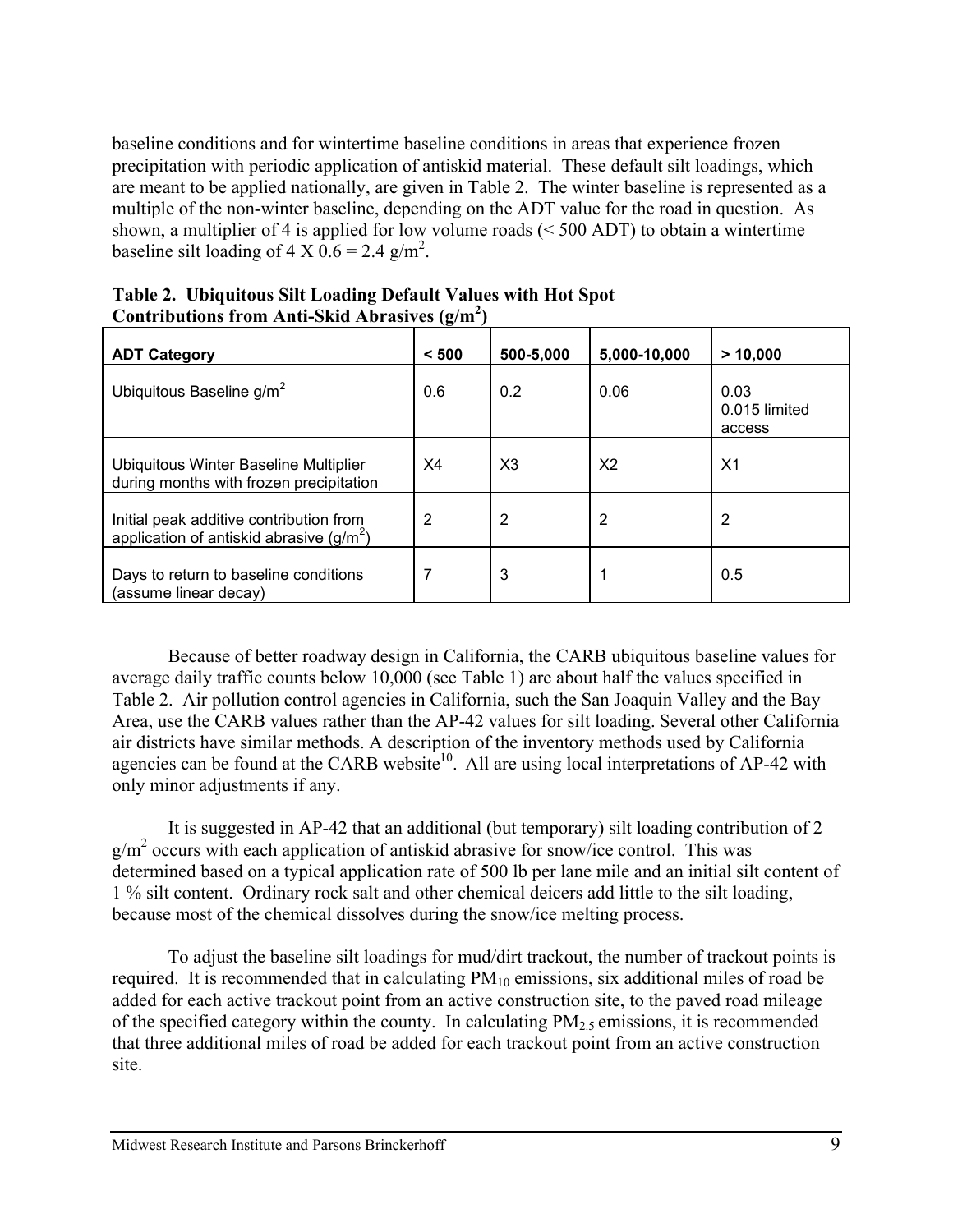It is suggested the number of trackout points for activities other than road and building construction areas be related to land use. For example, in rural farming areas, each mile of paved road would have a specified number of trackout points at intersections with unpaved roads.

It should be noted that negative  $PM_{2.5}$  emission factors will result when Equation 2 is used with (a) default silt loading values for ADT categories greater than 5,000 and (b) an average fleet weight less than or equal to 3 tons. This outcome occurs if the "C" correction parameter for vehicle exhaust, brake wear, and tire wear is based on the original data acquired in the 1980's. Mobile 6.2 released in 2003 provides updated exhaust emission profiles that are more representative of the U.S. vehicle fleet, but retains the older emission factor data for brake and tire wear, because it was believed that the older factors were still representative.<sup>3</sup>

#### **2.4 EXPANSION OF DEFAULT SILT LOADINGS**

In order to further expand and improve the national default values in Table 2, additional silt loading data would need to be collected and analyzed based on the parameters which influence silt loading. This additional research would focus on the influence of "hot spots" created by unpaved road and construction activity track-out, as well as presence or absence of curbs, gutters, stabilized shoulders, and pavement condition. These parameters were deemed statistically significant based on a study which analyzed twenty20 Clark County, NV silt sampling sites from  $2001-2003$ .<sup>7</sup> The results of the study are presented in Table 3 below: . The observed large values of variance indicate the spread of measured silt loading values within each roadway category.

| <b>Roadway Classification</b> |                    | <b>Average Silt</b><br>Loading, $g/m2$ | <b>Sample</b><br>Count |
|-------------------------------|--------------------|----------------------------------------|------------------------|
| Function classification       | Collector (1)      | 3.88                                   | 20                     |
|                               | Local (2)          | 6.59                                   | 41                     |
|                               | Minor Arterial (3) | 0.94                                   | 26                     |
|                               | Major Arterial (4) | 0.42                                   | 6                      |
| Number of lanes               | 2                  | 5.37                                   | 65                     |
|                               | 4                  | 0.98                                   | 24                     |
|                               | 6                  | 0.48                                   | 2                      |
|                               | 8                  | 0.46                                   | 2                      |
| Curb and gutter               | Absent (0)         | 10.96                                  | 27                     |
|                               | Present (1)        | 1.19                                   | 66                     |
| Type of shoulder              | Gravel (0)         | 4.13                                   | 79                     |
|                               | Stabilized (1)     | 3.47                                   | 14                     |
| Pavement condition            | Poor $(0)$         | 7.72                                   | 27                     |
|                               | Good (1)           | 2.52                                   | 66                     |
| Construction                  | Absent (0)         | 3.17                                   | 86                     |
|                               | Present (1)        | 14.63                                  |                        |

#### **Table 3. Clark County Silt Loading Study**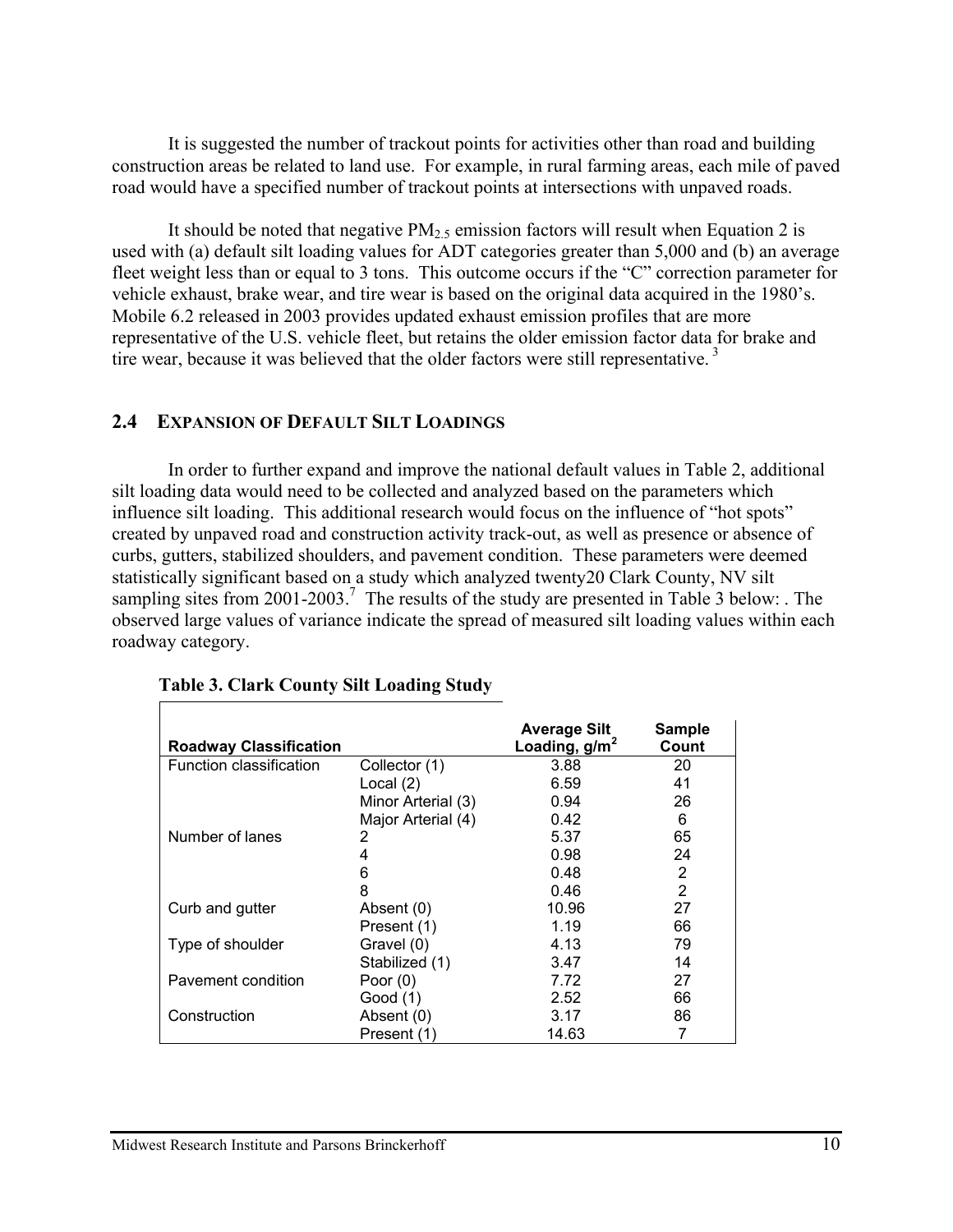Results of the random-effects model used in this study indicate that the presence of curbs and gutters, stabilized shoulders, and good pavement conditions each reduce silt loadings. Conversely, the presence of nearby construction activities results in increased silt loadings. The four preceding factors were all concluded to impact silt loadings on the same level of magnitude. Number of lanes was not found to be significant in the calibration of the model, but and roadway functional classification was highly correlated with number of lanes, so neither parameter was included in the final model.

Other possible parameters (not included in the previous study) include posted speed limit (or vehicle speed), proximity of roadway to unpaved areas, and whether a route is normally traveled by rock, sand, and/or gravel quarry trucks.

The national default silt loading values are based on a relatively small number of representative studies, considering the many contributors to paved road surface dust and the associated amounts of  $PM_{10}$  or  $PM_{2.5}$  that are emitted by vehicle traffic. Further research is needed to characterize all of the factors which contribute to paved road silt loadings. As stated above, improvements to the national default silt loading tabulation would include adjustments for specific factors such as the absence or presence of curbs and gutters, stabilized shoulders, and construction activities, posted speed limit, pavement condition, and any other factors that may be deemed statistically significant.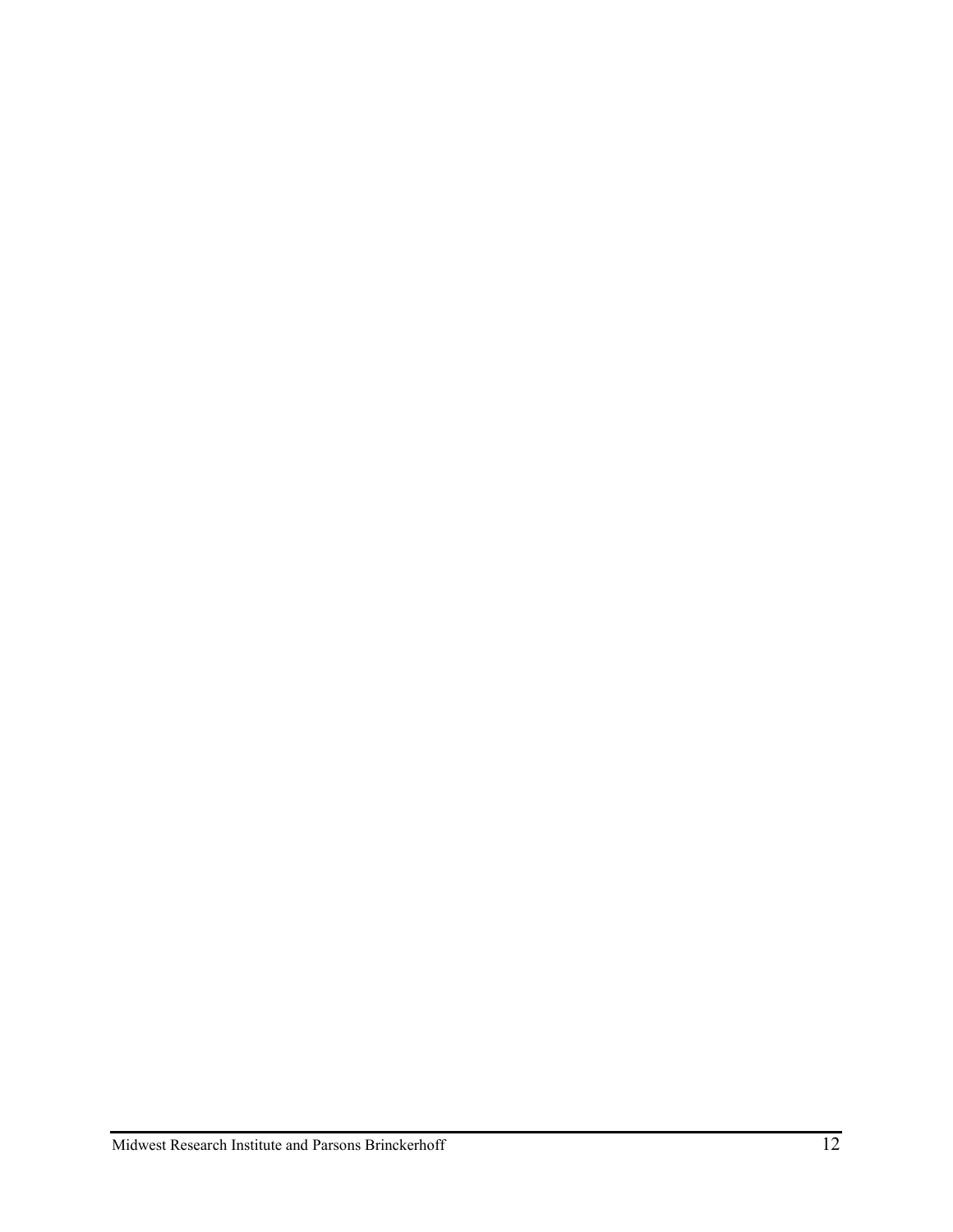# 3. **REVIEW OF THE EMISSION INVENTORY PROCESS**

Transportation conformity is required under section 176(c) of the Clean Air Act (42 U.S.C. 7506(c)) to ensure that federally supported highway and transit project activities are consistent with (``conform to'') the purpose of a state air quality implementation plan (SIP). Conformity to the purpose of the SIP means that transportation activities will not cause new air quality violations, worsen existing violations, or delay timely attainment of the national ambient air quality standards. EPA's transportation conformity rule establishes the criteria and procedures for determining whether transportation activities conform to the state air quality plan.

The emission calculations for transportation projects mimic those used in emission inventorying of existing paved road systems and of projected roadway improvements and expansions, for purposes of addressing attainment of the air quality standards. Roadway emission characteristics must be projected for transportation projects involving future highway construction, based on similar existing roadways in the same geographical area or in other areas with the similar climate, land use, traffic loads and roadway designs.

Inventories of dust emissions from paved roadway systems are developed by multiplying AP-42 emission factors (mass of emissions per vehicle mile) for each roadway class by the length (miles) of each class and by the traffic counts (ADT values) that are representative of each class of roadway over the averaging period. The inventories are normally compiled on an annual basis by roadway class and vehicle mix, which gives the opportunity to incorporate seasonal variations of emission factors. The full emission inventory for a defined study locality is complete when all active road segments have been included in the calculations.

It is always recommended that local road and traffic data be used for emission inventory calculations. Typically local data are available on VMT totals by roadway category. In addition, data are usually available on the mix of vehicle types averaged across the roadway system, but not within each roadway category.

Table 4 illustrates the emission calculation method using annual VMT and road mileage data for 2006 from Clark County, NV. $^8$  Shaded values are for illustration purposes only and do not represent actual data. Because traffic-entrained dust emissions are negligible when traffic speeds are below 10 mph, the VMT portion of stop-and-go traffic should be excluded from the emission inventory.

These example data and calculations to obtain area-wide estimates of  $PM_{10}$  and  $PM_{2.5}$ emissions utilize hypothetical emission factors to illustrate the procedure. More detailed calculation options can be implemented, dependent on the resolution of available VMT and vehicle fleet data as a function of time and spatial position within the study area.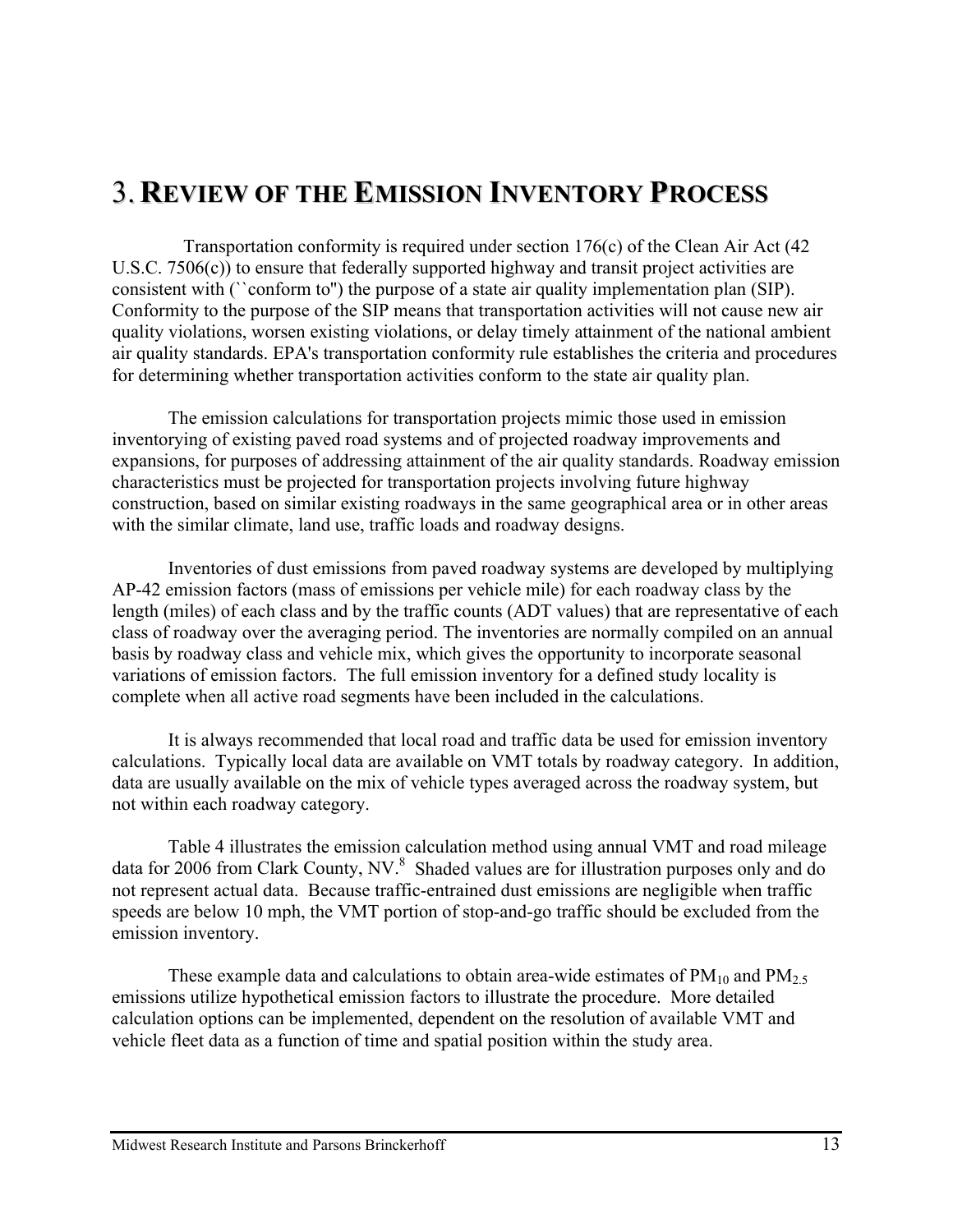| Road class                | Interstate/<br><b>Other</b> | Urban/<br>Rural | Road<br>miles | <b>AP-42</b><br><b>Emission</b><br>Factor<br>(g/VMT) | Total<br>Annual<br><b>VMT</b><br>$(10^6$<br>miles) | Annual<br><b>PM-10</b><br>emissions<br>(tons) | Annual<br><b>PM-2.5</b><br>emissions<br>(tons) |
|---------------------------|-----------------------------|-----------------|---------------|------------------------------------------------------|----------------------------------------------------|-----------------------------------------------|------------------------------------------------|
| <b>Principal Arterial</b> | Interstate                  | Rural           | 85            | 0.180                                                | 871                                                | 173                                           | 26                                             |
| <b>Principal Arterial</b> | Other                       | Rural           | 168           | 0.670                                                | 450                                                | 332                                           | 50                                             |
| <b>Minor Arterial</b>     |                             | Rural           | 19            | 0.890                                                | 53                                                 | 52                                            | 8                                              |
| <b>Major Collector</b>    |                             | Rural           | 227           | 0.870                                                | 162                                                | 155                                           | 23                                             |
| <b>Minor Collector</b>    |                             | Rural           | 95            | 1.030                                                | 25                                                 | 29                                            | 4                                              |
| Local                     |                             | Rural           | 1,863         | 2.110                                                | 127                                                | 296                                           | 44                                             |
| <b>Principal Arterial</b> | Interstate                  | Urban           | 70            | 0.090                                                | 2,568                                              | 255                                           | 38                                             |
| <b>Principal Arterial</b> | <b>OFE</b>                  | Urban           | 40            | 0.180                                                | 1,393                                              | 276                                           | 41                                             |
| <b>Principal Arterial</b> | Other                       | Urban           | 125           | 0.240                                                | 1,668                                              | 441                                           | 66                                             |
| <b>Minor Arterial</b>     |                             | Urban           | 402           | 0.822                                                | 3,688                                              | 3,337                                         | 502                                            |
| Collector                 |                             | Urban           | 280           | 0.970                                                | 1,055                                              | 1,128                                         | 169                                            |
| Local                     |                             | Urban           | 3,050         | 0.890                                                | 2,329                                              | 2,283                                         | 343                                            |
|                           |                             |                 | 6.424         |                                                      | 14,391                                             | 8,756                                         | 1315                                           |

#### **Table 4**. **Hypothetical Calculation of Paved Road Dust Emissions for a County (all vehicle types)**

For regional and national inventories of transportation emissions, EPA uses the National Mobile Inventory Model  $(NMIM)^9$  to develop and consolidate county-level emission inventories of vehicle exhaust emissions from on-road and non-road sources. As developed by EPA/OTAQ, NMIM is a very large program that executes the MOBILE6 models once per month for each county.

NMIM does not contain all of the information necessary to prepare a county-level emission inventory for fugitive dust from paved roadways, because emission factors are not provided. However, the national county database (NCD) of highway and vehicle fleet characteristics that is incorporated within NMIM can be used in the absence of local data to develop roadway activity levels. This information when coupled with mobile monitoring at the local level can be used to develop road dust emission inventories at the county level, when emission factors are available for the 18 combinations of vehicle and roadway categories used by NMIM.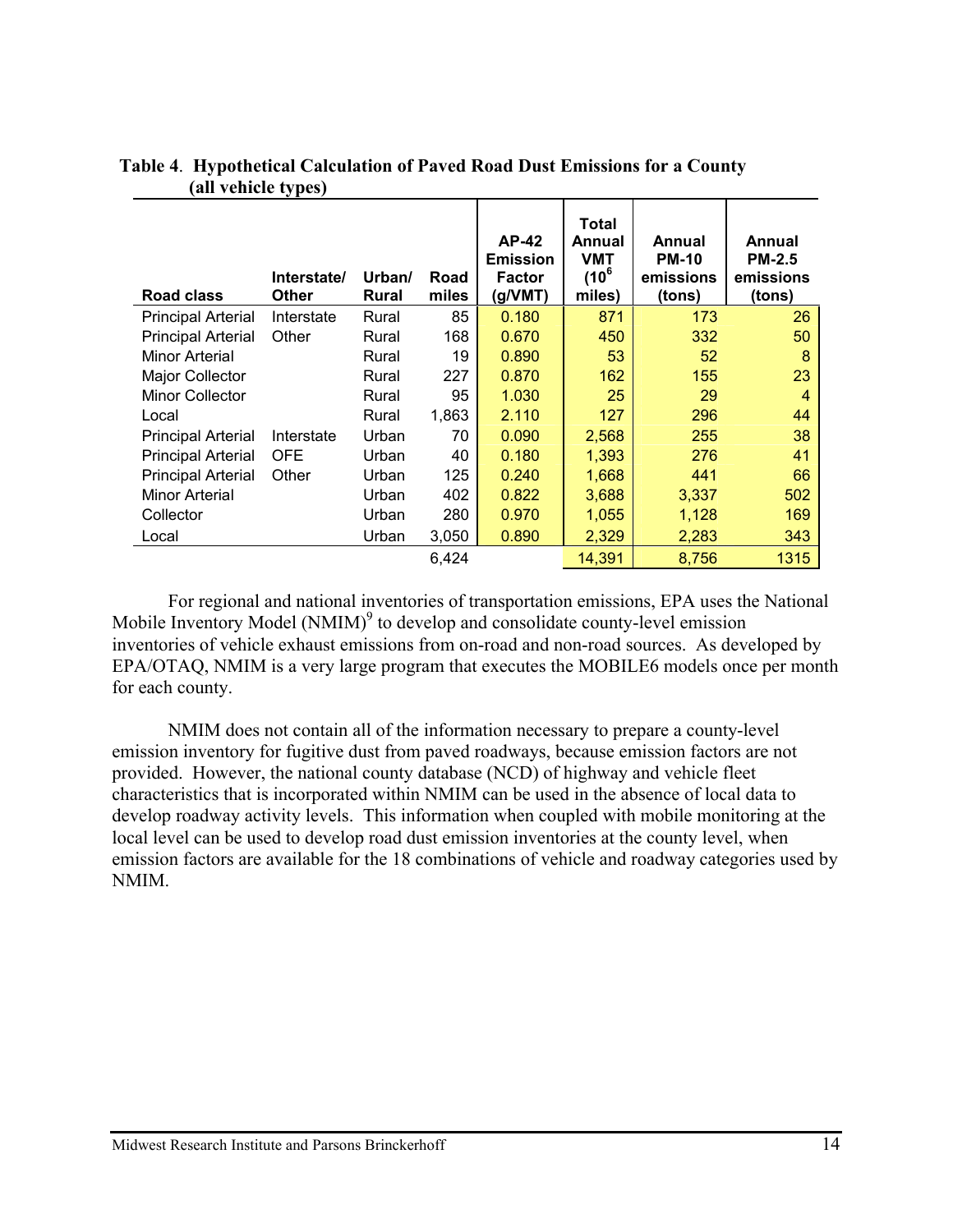# 4. **DEVELOPMENT OF MORE ACCURATE METHODS**

The purpose of Task 42 is to identify alternative approaches for determining more reliable road dust emission factors. The accuracy of the approach will depend on the level of investment made in collecting and analyzing the required information. It should be noted that the emission calculations for transportation projects mimic those used in emission inventorying of existing paved road systems and of expanded roadway systems that are anticipated in future years, for purposes of addressing attainment of the air quality standards.

The opportunities for developing more accurate estimates of re-entrained road dust emissions lie primarily in the development of improved emission factors, in relation to what is available in the traditional AP-42 methodology. Within the constraints of the traditional methodology, improved emission factors are achieved through improved silt loading characterization across a roadway system.

One opportunity for increasing the accuracy of road dust emission estimates is significant expansion of default silt loading tables. However, in using this approach, it would need to be shown that the available silt loadings are sufficiently diverse to account for geographical differences. This would help insure that the default values are applicable to transportation projects in various parts of the country. The required effort would be substantial, going far beyond the slow rate of silt loading data generation in recent years through silt loading surveys across the country.

A series of approaches of greater accuracy centers on a new mobile monitoring method that has emerged in the past few years. Mobile monitoring is completely independent of the requirement for road surface sampling. This new approach can either be used as a replacement method, or it can be used in hybrid fashion in combination with the AP-42 method, as discussed below.

The alternative mobile monitoring method is based on a vehicle continuously sampling its own dust plume on a second-by-second basis as it travels along representative roadway segments. This mobile monitoring method relies on plume concentration as a relative measure of plume emissions, and each method configuration requires only one calibration test series against the roadside reference method. The application of mobile monitoring has significantly less physical constraints than the AP-42 method, is less labor intensive, and provides critically important information on emission variations across roadway systems.

The mobile monitoring method is especially useful in preparing a detailed and accurate road dust emission inventory for a specified study area. The test vehicle is driven over statistically sampled roadway classes in normal traffic to determine an average dust plume concentration for each roadway class or specific road segment. The VMT values for roadways in the study area can be used as the initial basis for proportional sampling of each roadway class.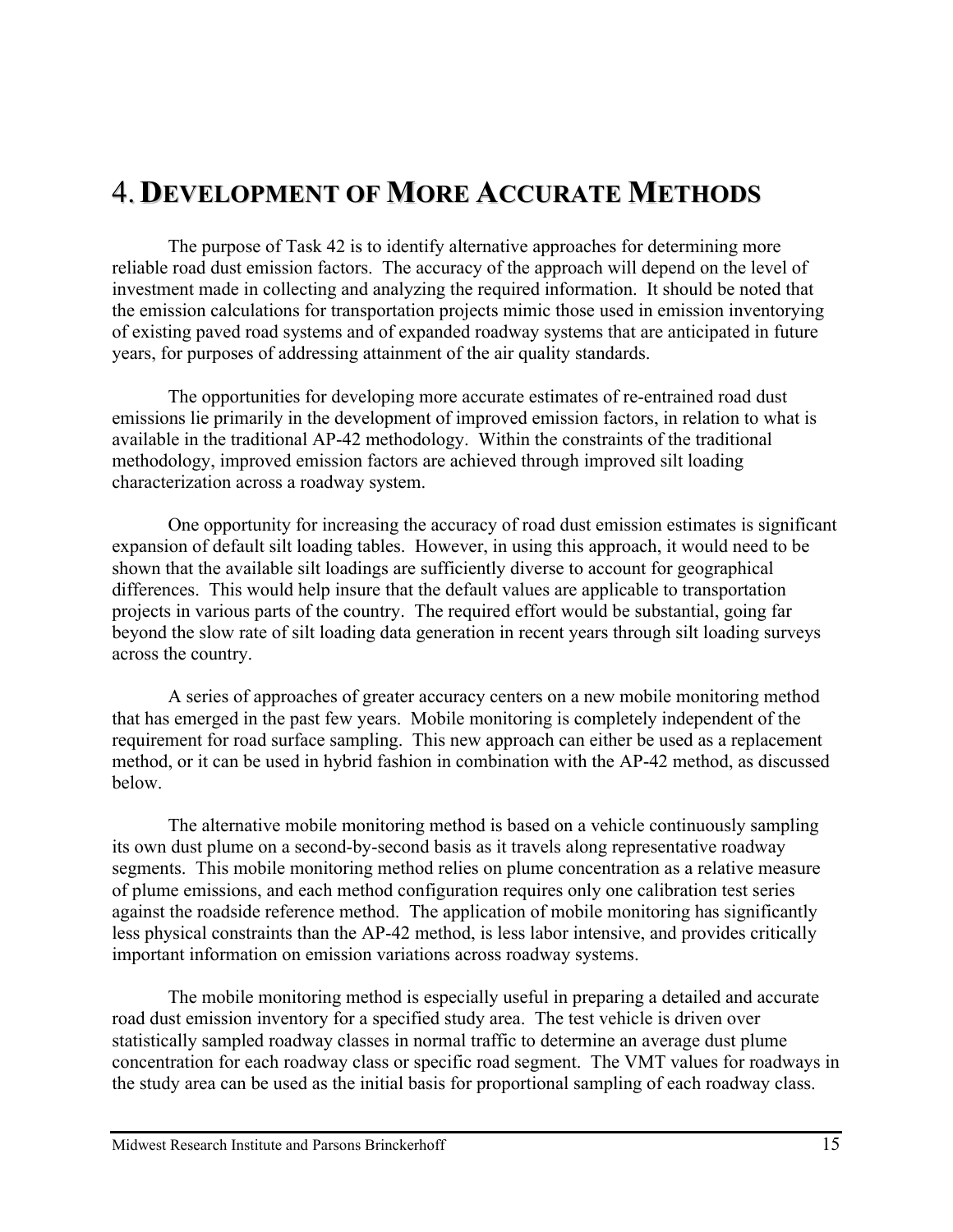For example, if urban freeways and expressways account for 30 percent of the VMT, then approximately 30 percent of the mobile monitoring effort should be directed to sampling roads within that functional class.

The sampling should be performed during normal daytime traffic conditions and periods of dry weather. Traffic congestion should be avoided, because road dust emissions are considered negligible when traffic speeds are less than 10 mph.

Once an average dust plume concentration is determined from mobile monitoring of each roadway class, the value is converted to an equivalent emission factor using a linear multiplier. The linear multiplier is based on calibration of the mobile monitor plume concentrations for representative locations within each roadway category, against the corresponding emission factors determined by an accepted roadside EPA reference method. The calibration factor is the average value obtained from tests within each roadway category over a typical traffic speed range. The emission factor is normally presented in units of grams of  $PM_{10}$  or  $PM_{2.5}$  emissions (particles less than or equal to 10 or 2.5 micrometers in aerodynamic diameter) per vehicle-miles traveled (g/VMT).

Note that no correction to the linear calibration factor is needed to account for test vehicle speed variations, because the mobile monitor travels at typical traffic speeds during the calibration testing. The calibration factor is developed for the normal range of vehicle speeds on paved roads (centering around 25 mph to 45 mph). In addition, if a light duty mobile monitoring test vehicle is selected with a weight that is close to the fleet average vehicle weight for the study area, no weight correction to the calibration factor is needed.

The mobile monitoring method is currently in the peer review process as an important step toward EPA standardization. The basis for standardization is the recent benchmark Nevada comparison study that used two mobile monitoring configurations (test vehicle and sampling system combinations) for paved roadways.<sup>5</sup>The objective is to obtain regulatory approval for using mobile monitoring in conformity analysis applications. The principal investigator for the subject research study (Task 42) has been in continuous contact with the Clark County, Nevada investigation team for the past two years.

In preparing transportation plans and programs, mobile monitoring would be used to characterize the emission factors for existing roadways in the geographical area of interest. Test roads would be selected with land use, traffic loads and roadway designs that are similar to the roads specified in the transportation project. Ideally, the tests would be performed in the same locality (e.g., metropolitan area) where the transportation project is being considered. The mobile monitoring test results would be used in performing emission calculations to determine the emission impacts of the transportation program, following the standard emission inventory calculation procedures.

As a result of this research study, the following alternative emission factor development approaches to the traditional AP-42 method have been defined: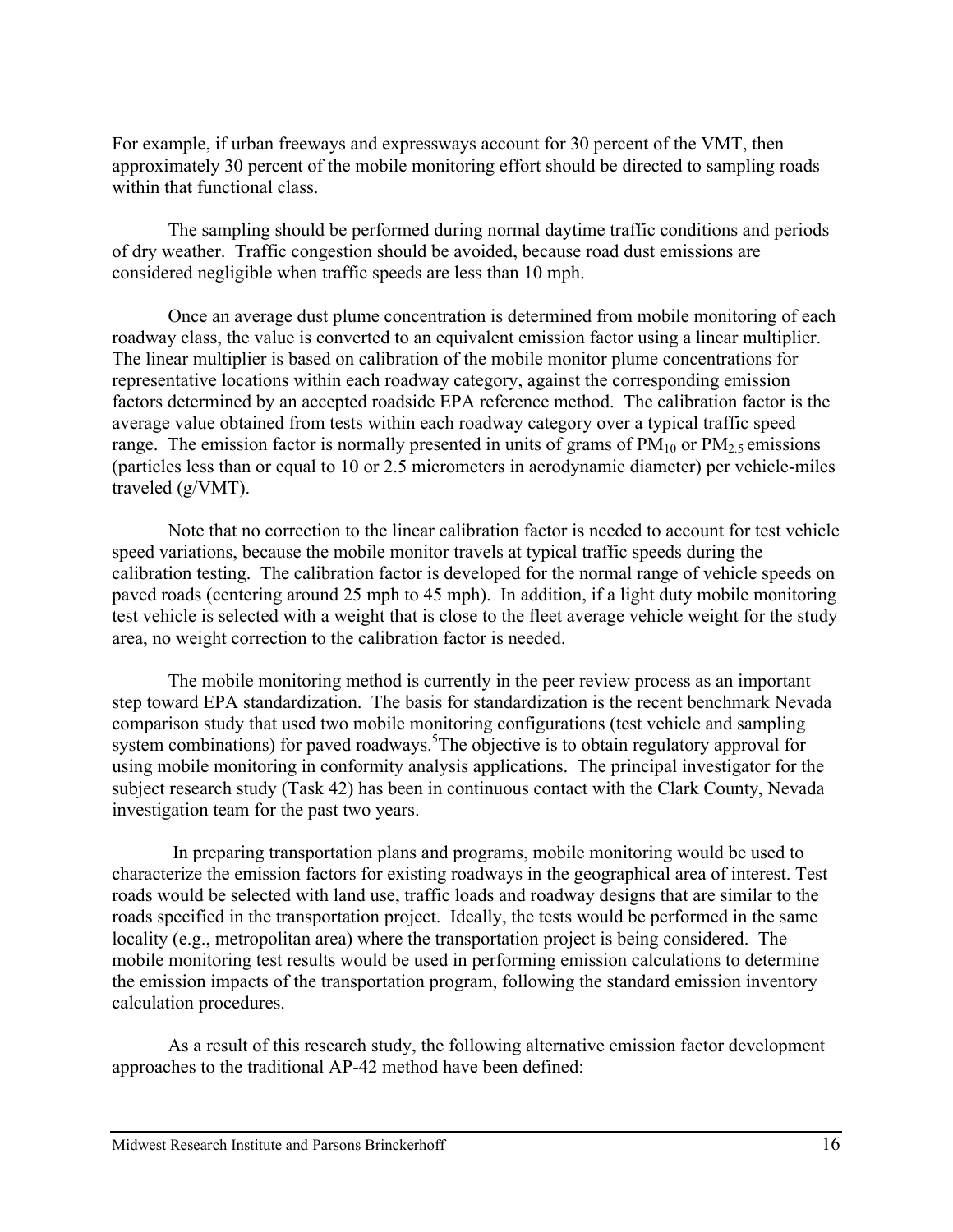- 1. Fully calibrated mobile monitoring method as a replacement method
- 2. Hybrid mobile monitoring method in combination with AP-42 silt loading sampling
	- a. Use of uncalibrated mobile monitoring to find representative AP-42 sampling locations
	- b. Use of mobile monitoring method that is indirectly calibrated against AP-42 silt loading emission factors
- 3. Improved/expanded national silt loading default values, which would require a major national research effort.

No other demonstrated emission factor development approaches have been found during the investigation under Task 42.

User guidance for implementing the first two alternative methods is presented in the "Guidelines," which has been prepared as a self-standing document. A method evaluation scheme is also provided in that document to aid the user in determining the trade-offs and in making a final selection of the approach used for a particular application.

The third approach would build upon AP-42 guidance that was last updated in 2001. Recent silt loading surveys that have been performed in various parts of the country (such as Clark County, Nevada) provide the opportunity for updating the AP-42 national default table and adding greater specificity to the table in terms of the geographic, land use, and roadway design factors that affect silt loading. However, this undertaking would require a separate national research study to search out, expand and evaluate new silt loading data and associate test site characteristics.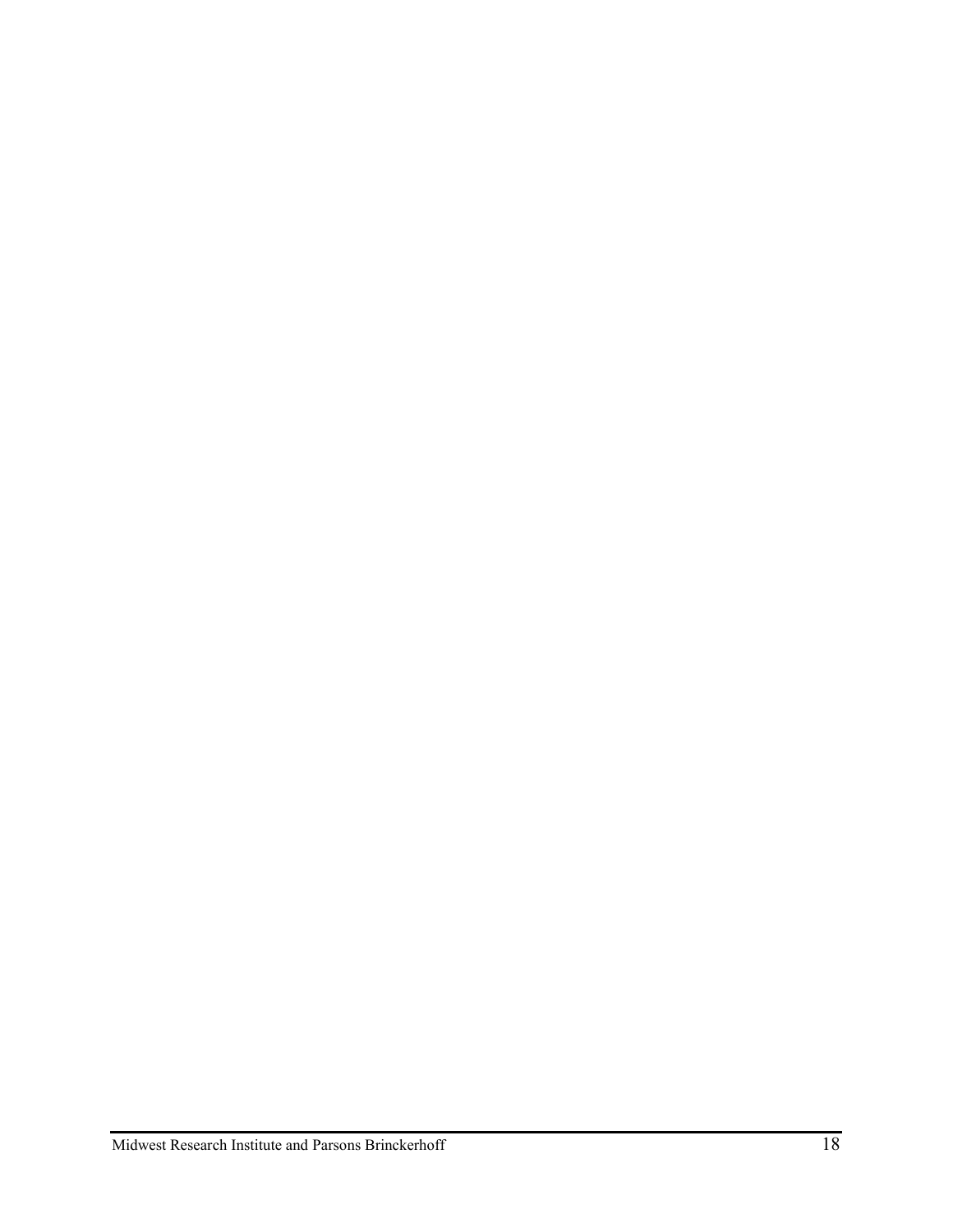# 5.**INTRODUCING MOBILE MONITORING**

Mobile monitoring (MM) is a new alternative emission characterization method for determining road dust emission factors on either paved or unpaved roads. The basic design of a mobile monitoring system includes an on-board continuous particle monitor, a sampling tube and inlet probe, a GPS unit, and a data logger. Typically, the particle monitor is a light-weight, battery-operated laser photometer that uses light scattering to measure particulate concentrations at 1-sec intervals.

The emission intensity of any given portion of roadway is proportional to the intensity of the re-entrained dust concentration that is monitored. By traveling over the entire road network, a map of emission intensity is generated. A calibration factor is used to convert the emission intensity to an equivalent emission factor, based on coincident application of the mobile monitoring technology and the roadside plume profiling method (which was used to develop the traditional AP-42 emission factor equation) at representative paved road test sites.

The calibration factor changes with the location of the sampling probe on the outside of the test vehicle and the type of soil being sampled. Two separate sets of calibration factors have been reported, as developed by Desert Research Institute (DRI) and the Center for Environmental Research and Technology at the University of California—Riverside (CE-CERT). The DRI sampling probe is in the front wheel well of the test vehicle and the CE-CERT probe is on a trailer towed behind the test vehicle. The mobile monitors designed and tested by DRI and CE-CERT are currently undergoing peer review for approval as a replacement for the AP-42 silt loading sampling method.<sup>5</sup> Midwest Research Institute (MRI) has used a third probe location in its mobile monitoring system developed for unpaved industrial haul roads, with the probe located midway along the passenger side of the vehicle at a point about 8 inches above the road surface.

The calibration factors developed for mobile monitors depend on the test vehicle speed. However, the DRI and CE-CERT investigators opted to derive an ensemble calibration factor representing a normal speed range for paved roads (25 to 45 mph), excluding periods of traffic congestion. The factors for the two mobile monitoring technologies also apply to the average weight of the test vehicles (2.8 tons), which is closely representative of the nationwide fleet average weight for traffic on paved roads (2.3 tons). The use of ensemble calibration factors for converting mobile monitoring data to spatially averaged emissions adds significantly to the convenience of emission inventory calculations but also adds to the uncertainties in the calculated emissions.

Note that in the application of the MRI mobile monitoring technology to unpaved roads, the test vehicle speed was held constant so that speed changes were not interpreted as road dustiness changes. The net result was less variability in the calibration factors, from which the average calibration factor was derived.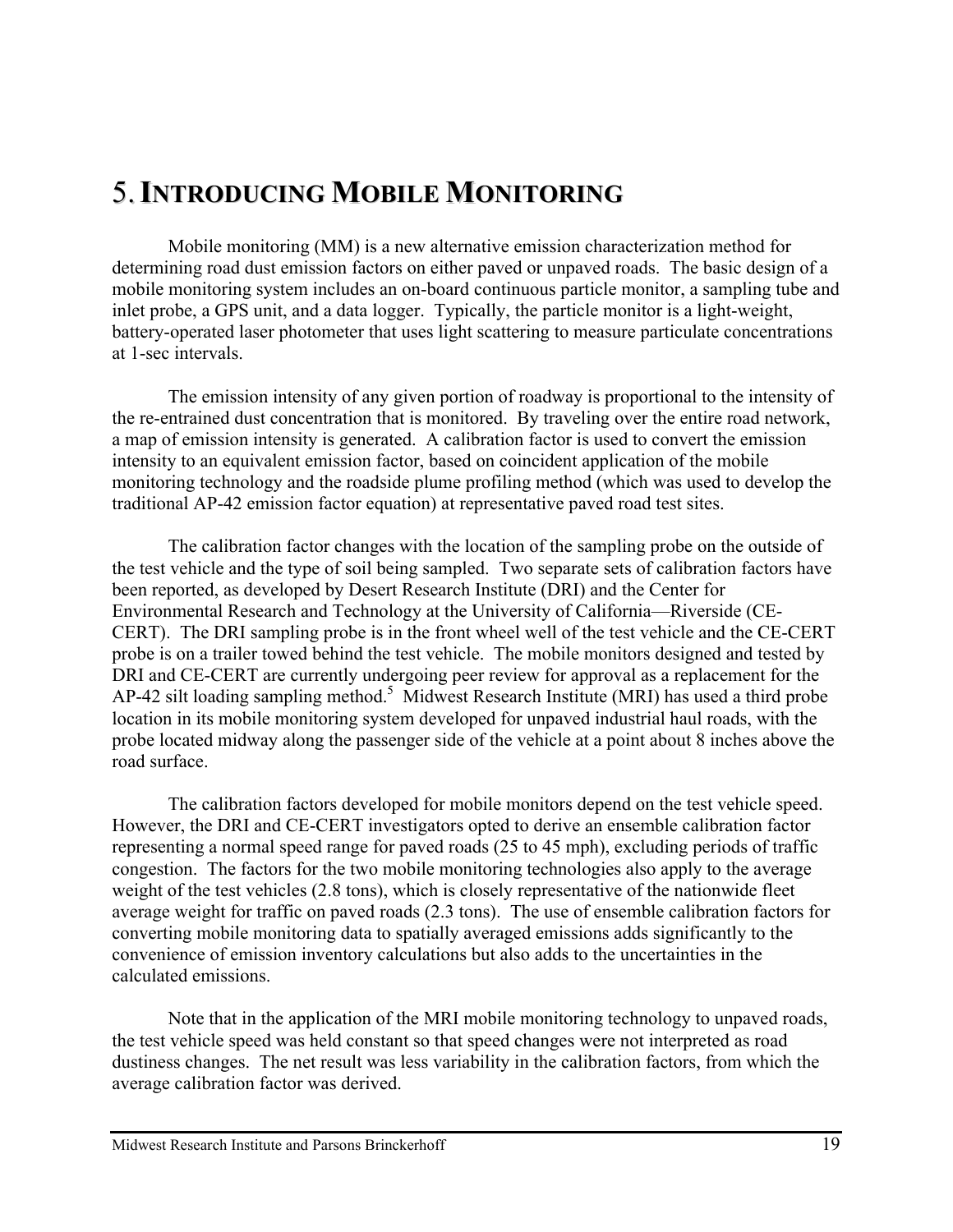Guidance for implementation of each mobile monitoring method and its hybrid applications with the traditional AP-42 method are provided in Appendix A.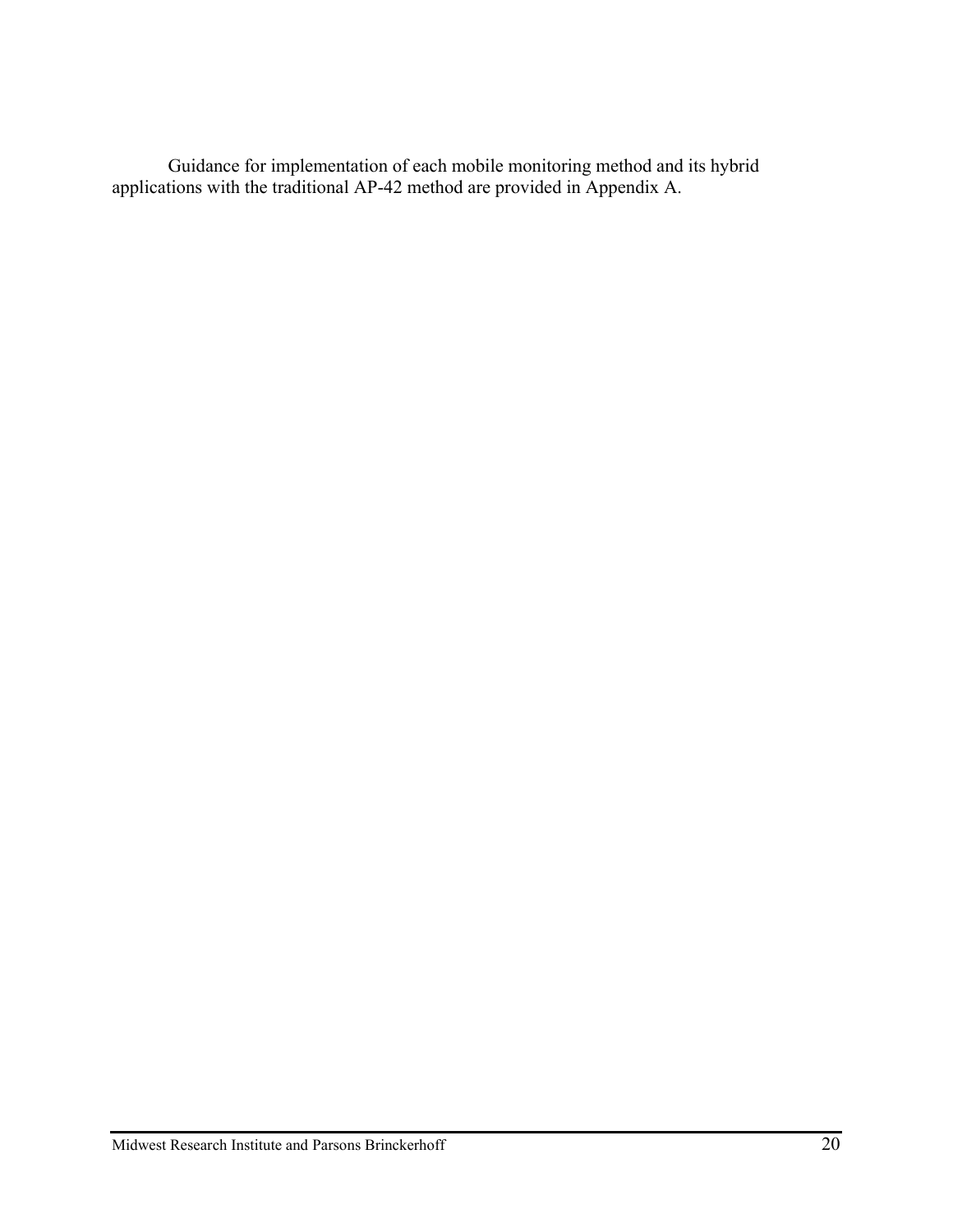### 6.**FINDINGS AND CONCLUSIONS**

The emission calculations for transportation projects mimic those used in emission inventorying of existing paved road systems and of expanded roadway systems that are anticipated in future years, for purposes of addressing attainment of the air quality standards. Roadway emission characteristics for transportation projects involving future highway construction must be projected based on emission characteristics of similar existing roadways in the same geographical area or in other areas with the same climate, land use, traffic loads and roadway designs.

The opportunities for developing more accurate estimates of re-entrained road dust emissions from paved roads lie primarily in the development of improved emission factors, in relation to what is available in EPA's traditional AP-42 methodology. Ideally, a new method can be identified that uses a parameter other than road surface dust loading as a measure of the emission potential of a road segment. In recent research, the dust concentration emitted near the point of generation from the pavement surface has emerged as a more useful surrogate for the "dustiness" of the road surface. The same applies to unpaved roads as well.

Historically, AP-42 emission factors for dust emissions from paved roadways have been developed using a fixed point (road-side) and time-integrated sampling scheme. The resulting emission factor equation encompasses different particle size fractions of interest including  $PM_{10}$ and  $PM_{2.5}$  which are represented in a constant ratio. The decision to calculate  $PM_{2.5}$  emissions as a fixed proportion to  $PM_{10}$  emissions was based on the difficulty in determining an independent emission factor equation for  $PM<sub>2.5</sub>$  of sufficient reliability. This results from the much smaller proportion of paved roadway  $PM_{2.5}$  concentrations at roadside test locations, in relation to background  $PM_{2.5}$  levels. The silt loading is the key input parameter used in the AP-42 emission factor equation to represent the "dustiness" of the road surface.

The AP-42 emission factor equation, as applied to a network of roads, requires on-site road surface sampling to characterize dust loadings – a time-consuming, costly, and potentially hazardous undertaking. A similar AP-42 emission factor equation developed by EPA for unpaved roads uses the silt content of the loose road surface material as the measure of dustiness. Serious source representation issues are related to the affordable number of silt loading samples that are typically needed to represent spatial and temporal variations across paved roadway networks. Just as important is the elimination of representative road surface sampling sites because of safety concerns and other issues.

National default values of silt loading have been developed for use in areas where local sampling of silt loadings is not possible. Default values are primarily associated with the average daily traffic (ADT) count as a basis for roadway categorization. While local silt loading sampling is preferred to using the national default values, the cost of representative sampling for existing roadway systems is often prohibitive. In addition, collecting local samples is not an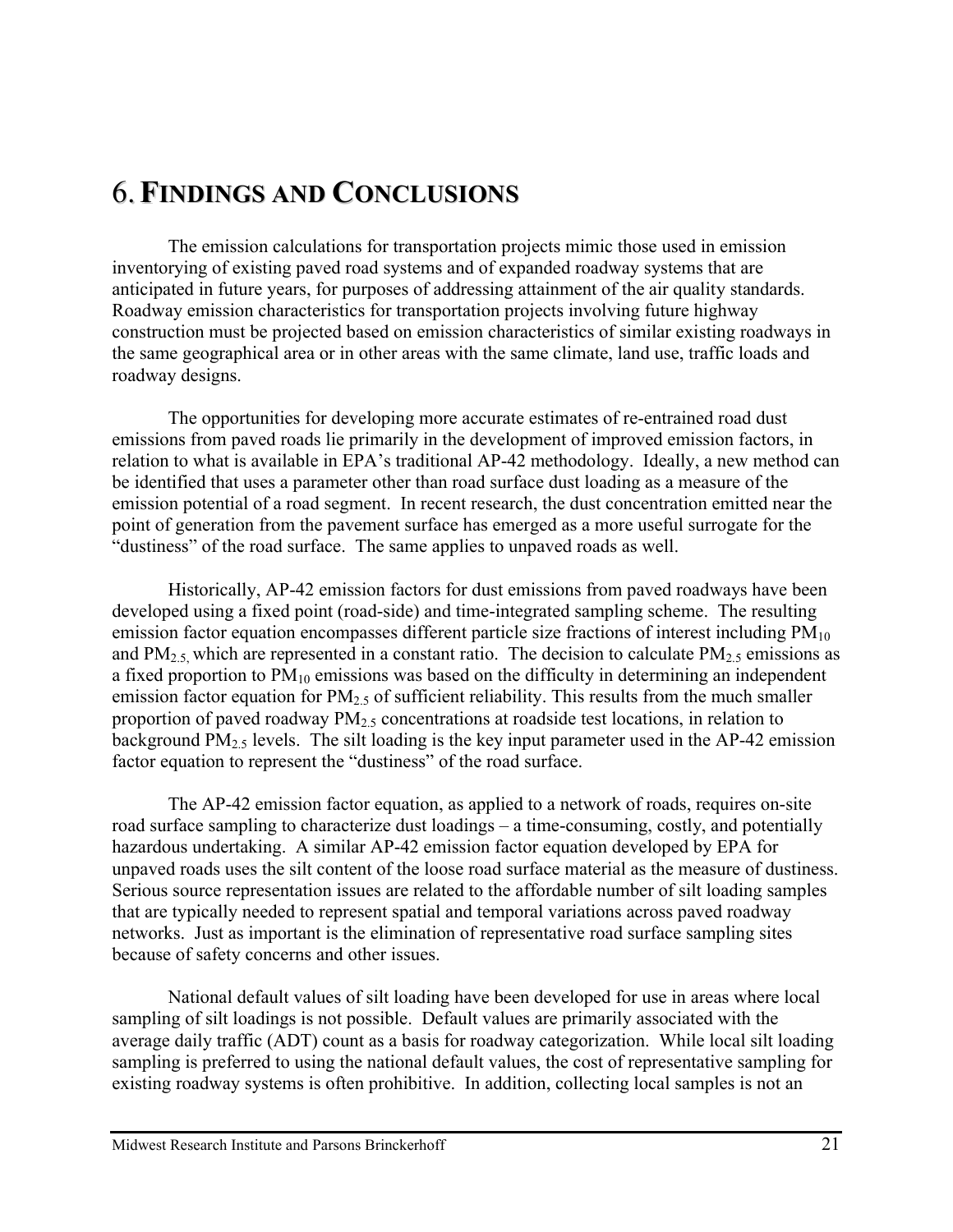option for projecting the impacts of new roadway construction. For these cases an improved national default silt loading look-up table could be developed that would include more specific adjustments to baseline default values. Adjustment factors could include items such as the presence or absence of curbs and gutters, stabilized shoulders, and construction activities, posted speed limit, and the condition of the road pavement.

. A tabulation of expanded default values of road surface dust loadings for input to the AP-42 emission factor equation provides the least costly option for the user, but serious inaccuracies may result from the use of nationwide or region-wide default values to assess localized transportation projects. A series of approaches of greater accuracy centers on a mobile monitoring method that has emerged in the past few years. This new approach can either be used as a replacement method, or it can be used in hybrid fashion in combination with the AP-42 method.

The alternative mobile monitoring method is based on a vehicle continuously sampling its own dust plume on a second-by-second basis as it travels along representative roadway segments. This cost-effective method is referenced to the standard AP-42 emission factor test method, but relies on *relative* measures rather than *absolute* emission levels. Mobile monitoring of paved road dust emissions has significantly less physical constraints than the AP-42 method, is less labor intensive, and provides critically important information on emission variations across roadway systems.

Note that the mobile monitoring method provides for efficient roadway system representation without dealing with difficult issues of selecting fixed point sampling sites. Each mobile monitoring configuration requires calibration against the EPA roadside profiling reference method. However, once determined, the calibration factor applies to future use of the identical mobile monitor. Critical items that must be maintained in extending the applicability of a calibration factor include the test vehicle specifications and those of the on-board monitoring system and probe location.

Two new proposed options for hybrid mobile monitoring are founded on the basic principles underlying mobile monitoring and AP-42 methods. One option would use mobile monitoring in the normal fashion with indirect calibration to a limited number of emission factors derived from silt loading samples and the AP-42 equation. The other hybrid option would use uncalibrated mobile monitoring to map the relative emissions of a roadway system and employ the information obtained to optimize the location of silt loading sampling sites for each roadway category. This second option reduces the uncertainty of using a specific number of silt loading samples to represent an entire roadway system when little is known about the silt loading distributions,

The primary source of uncertainty associated with mobile monitoring is the conversion of the continuously monitored test vehicle dust plume concentrations to equivalent paved road emission factors. This source of uncertainty is of the same order as the uncertainty associated with the AP-42 emission factor equation, which relies on the silt loading as a primary predictor of the magnitude of the re-entrained dust emissions. Because the use of mobile monitoring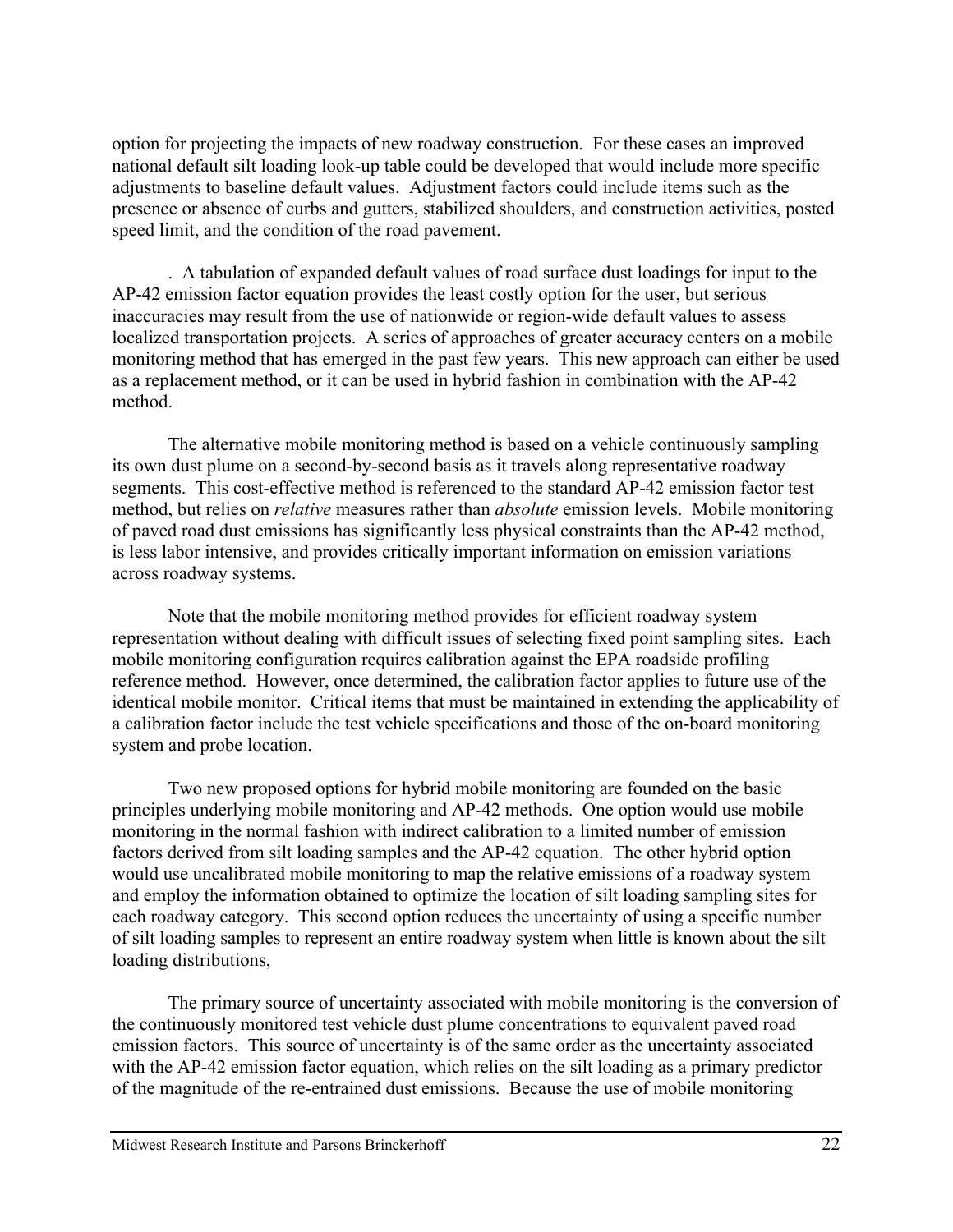eliminates the requirement to search for representative individual test sites, the significant uncertainty associated with that part of the AP-42 method is also eliminated.

As one of two hybrid applications, the use of mobile monitoring with indirect calibration to emission factors estimated using silt loading and the AP-42 equation will be less accurate than fully calibrated mobile monitoring, but will lower the cost of calibration. Conversely, use of an uncalibrated mobile monitor to optimize the location of silt loading sampling sites is expected to increase the accuracy associated with traditional silt loading sampling in association with the AP-42 method. In other words, both of these alternatives have greater uncertainty than the fully calibrated mobile monitoring method, but represent improvements over the traditional AP-42 method.

Table 5 compares the direct and hybrid versions of the mobile monitoring method.

| <b>Method</b>                  | <b>Advantages</b>                        | <b>Disadvantages</b>   | <b>Current Status</b> |
|--------------------------------|------------------------------------------|------------------------|-----------------------|
| <b>Fully Calibrated Mobile</b> | Can be used as an                        | Calibration is costly  | DRI and CE-           |
| Monitor                        | independent replacement                  | and difficult to       | <b>CERT</b> have      |
|                                | method for finding emission              | implement              | undertaken a          |
|                                | factors                                  |                        | series of tests for   |
|                                |                                          |                        | the calibration of    |
|                                | Reduces uncertainty                      |                        | the TRAKER and        |
|                                | associated with spatial and              |                        | <b>SCAMPER</b>        |
|                                | temporal representation                  |                        | mobile                |
|                                |                                          |                        | monitoring            |
|                                | One calibration factor can be            |                        | systems               |
|                                | used when a system design<br>is constant |                        |                       |
| Mobile Monitoring indirectly   | Reduces cost of                          | Increased uncertainty  | Unpublished           |
| calibrated to the AP-42        | implementation and is less               | in calibration to a    | method in             |
| method                         | labor intensive                          | non-reference          | process of            |
|                                |                                          | method                 | development           |
|                                | Gives better spatial and                 |                        |                       |
|                                | temporal representation than             |                        |                       |
|                                | AP-42 silt loading sampling              |                        |                       |
| Uncalibrated Mobile Monitor    | Decreased uncertainty in                 | Does not produce a     | Unpublished           |
| used to find representative    | choosing representative AP-              | calibration factor for | method in             |
| spots for AP-42 silt loading   | 42 silt loading sample                   | future use with the    | process of            |
| sampling                       | <b>locations</b>                         | mobile monitor         | development           |

**Table 5. Mobile Monitoring Method Comparisons**

Although more costly to implement, a fully calibrated mobile monitor as an independent emission characterization method is preferred because it eliminates the spatial and temporal representation problems of silt loading determination as well as the safety concerns of the traditional methods. If the mobile monitor remains available for use over a period of years, it represents the least costly option while producing the most accurate results.

In preparing transportation plans and programs, mobile monitoring would be used to characterize the emission factors for existing roadways in the geographical area of interest. Test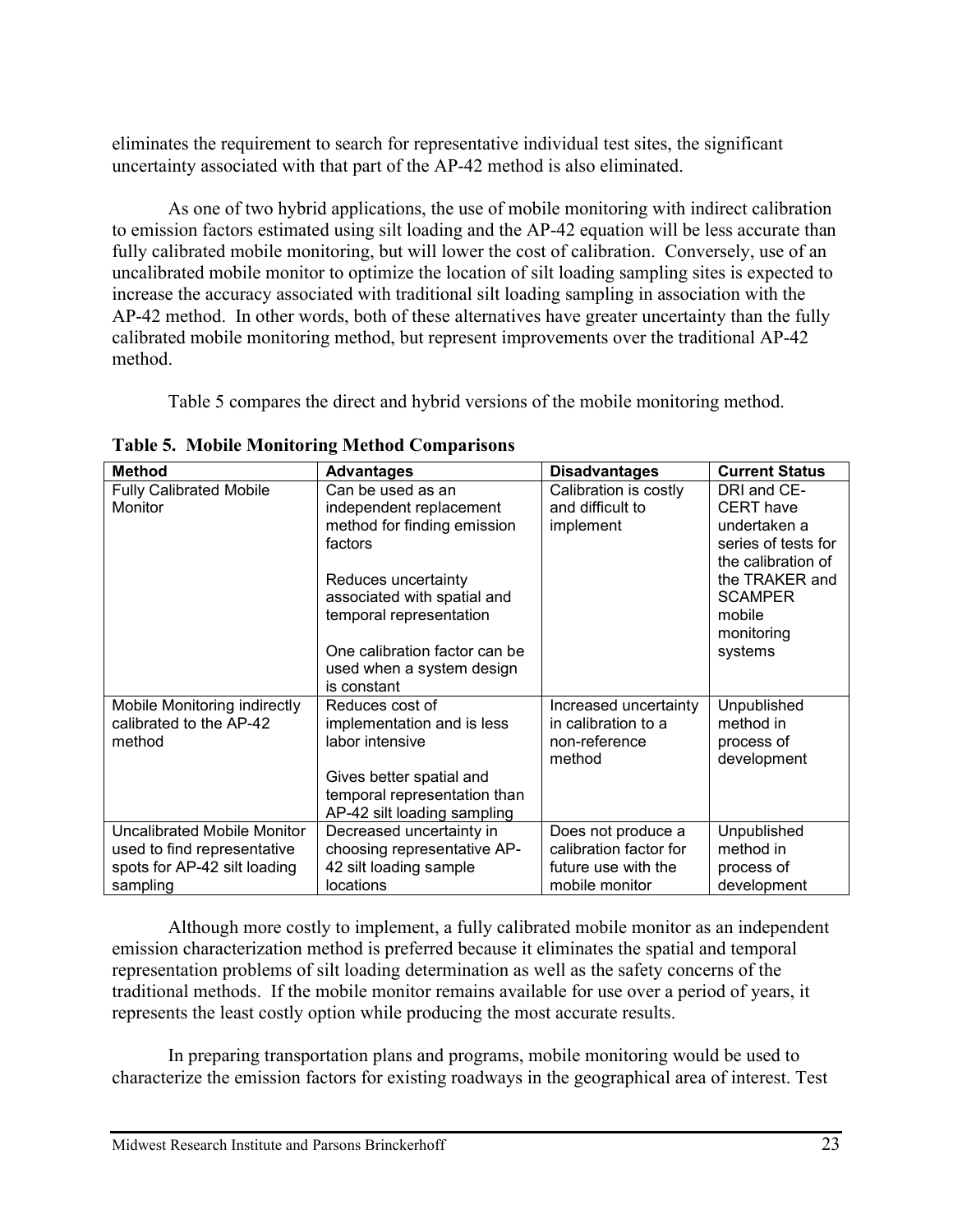roads segments would be selected with land use, traffic loads and roadway designs that are similar to the roads specified in the transportation project. Ideally, the tests would be performed in the same locality (e.g., metropolitan area) where the transportation project is being considered. The mobile monitoring test results would be used in performing emission calculations to determine the emission impacts of the transportation project, following the standard emission inventory calculation procedures.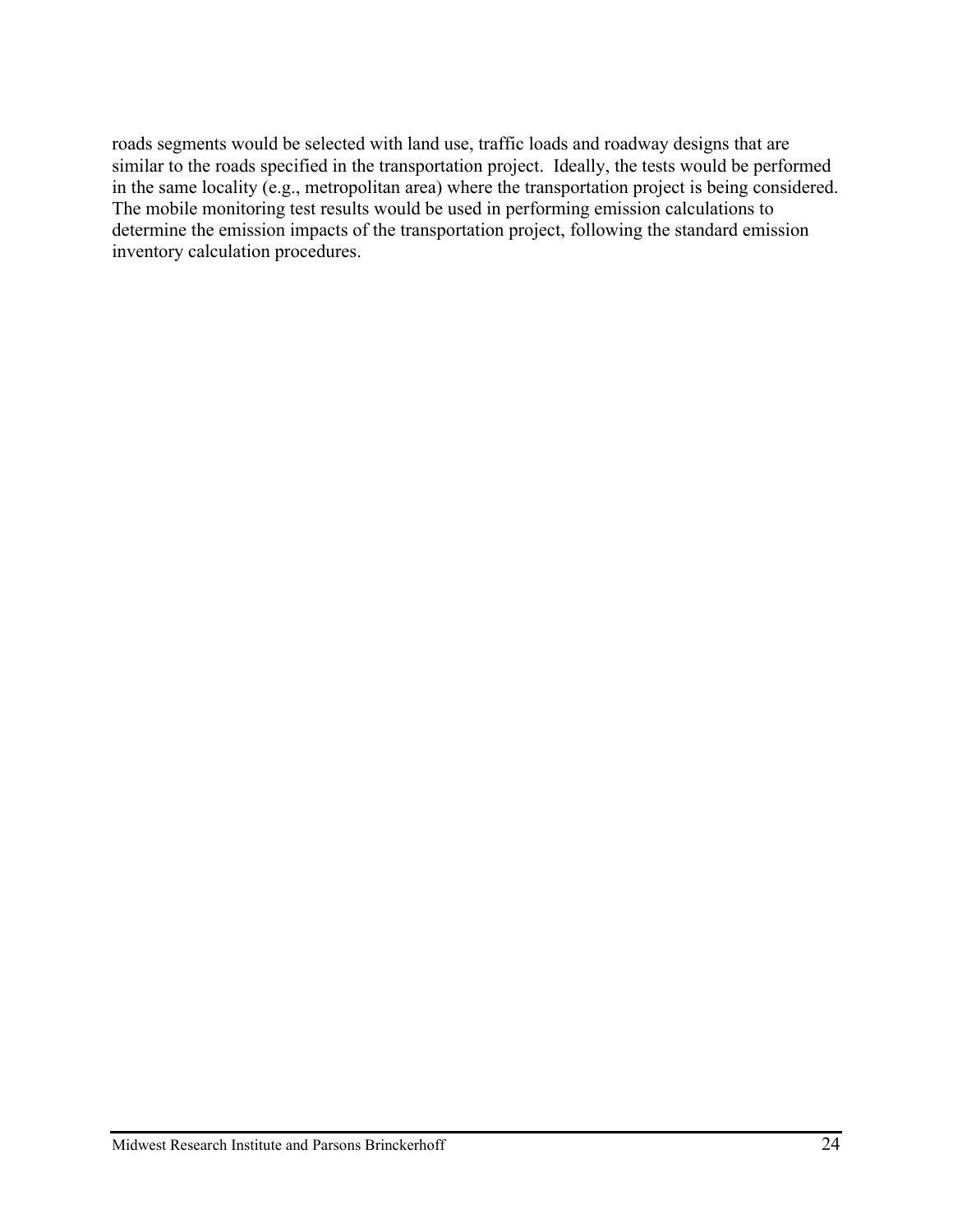# 7. **REFERENCES**

- 1. Countess Environmental and Midwest Research Institute, 2006. *WRAP Fugitive Dust Handbook.* WGA Contract No. 30204-111.
- 2. USEPA, 2006. Compilation of Air Pollutant Emission Factors, Volume I: Stationary and Area Sources, Research Triangle Park, NC.
- 3. Guidance for Mobile 6.2: http://www.epa.gov/EPA-AIR/2004/May/Day-19/a11340.htm
- 4. Teng, H., Kwigizile, V., Moses, K., James, D., Etyemezian, V., 2008. *Investigation of the AP-42 Sampling Method.* Journal of the Air & Waste Management Association, Vol. 58, 6/2008.
- 5. Langston, R., Merle, R. Jr., Etyemezian, V., Kuhns, H., Gillies, J., Dongzi, Z., Fitz, D., Bumiller, K., James, D., Teng, H., 2008. *Clark County (Nevada) Paved Road Dust Emission Studies in Support of Mobile Monitoring Technologies.* Draft Report Submitted for Peer Review.
- 6. C. Cowherd, Jr., *et al., Improved Activity Levels for National Emission Inventories of Fugitive Dust from Paved and Unpaved Roads, Presented at the 11th International Emission* Inventory Conference, Atlanta, Georgia, April 2002
- 7. Teng, H., Kwigizile, V., James, D., Merle, R., 2007. *Identifying Influencing Factors on Paved Roads Silt Loading.* Journal of the Air & Waste Management Association, Vol. 57, 7/2007. 778- 784.
- 8. Nevada Department of Transportation. "Total AVMTs by County and Functional Class," 2006. http://www.nevadadot.com/reports\_pubs/miles\_of\_travel/pdfs/2006/2006\_page3\_6.pdf
- 9. Assessment and Standards Division; Office of Transportation and Air Quality; U.S. EPA, 2005. *EPA's National Mobile Inventory Model (NMIM), A Consolidated Emissions Modeling System for MOBILE6 and NONROAD*. EPA420-R-05-024.
- 10. California Air Resources Board Emission Inventory Methodology: http://www.arb.ca.gov/ei/ei.htm
- 11. Cowherd, C. Jr., 2008. *Mobile Versus Fixed Point Monitoring of Dust Emissions from Paved Road Networks.* Presented at the Annual Meeting of the Air and Waste Management Association, Portland OR.
- 12. Fitz, Dennis R (2005). Draft Final Report, Measurements of PM10 Emission Factors from Paved Roads in Clark County, NV, Prepared for Clark County Department of Air Quality Management's Roadway Dust Sampling Evaluation Phase II.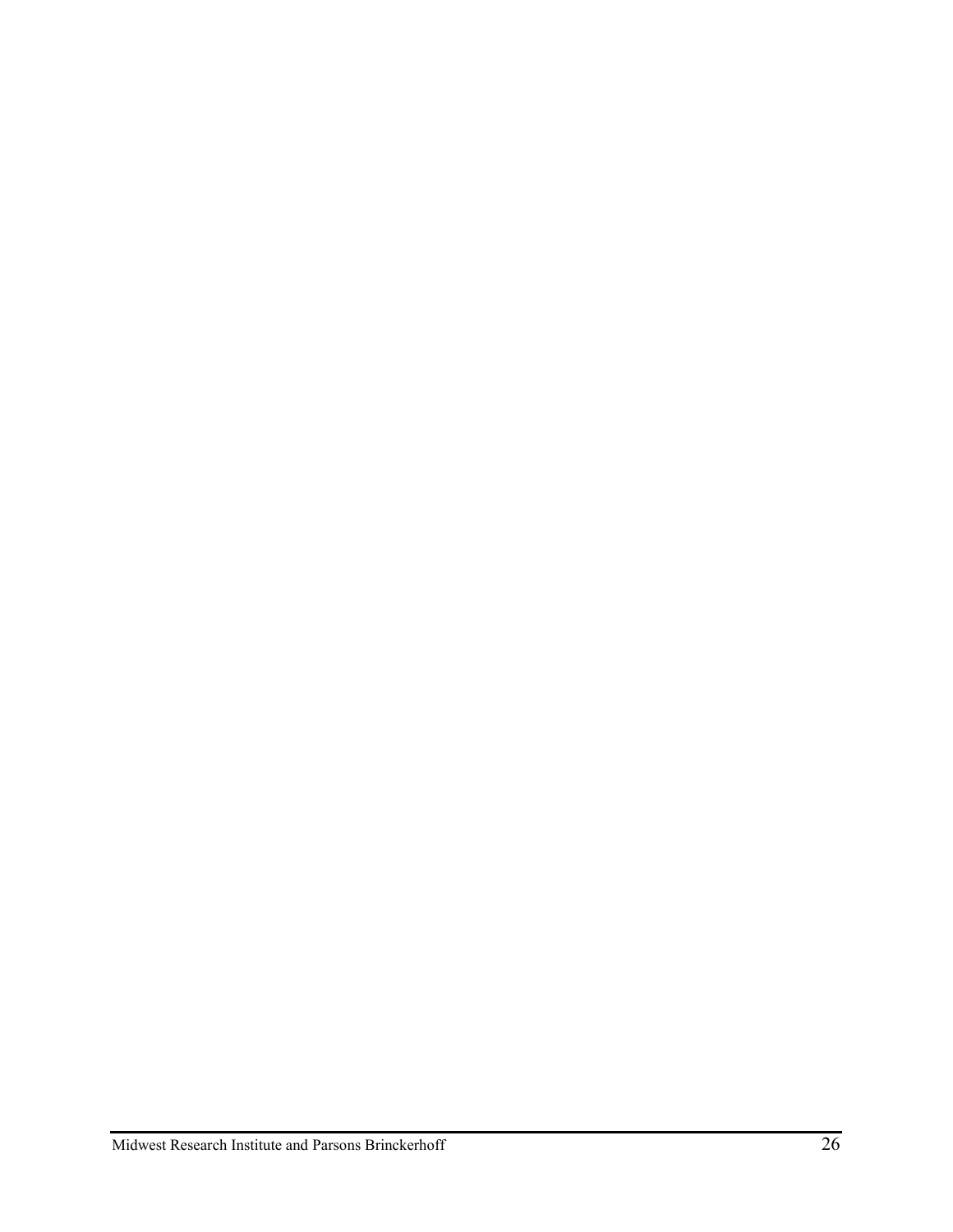# **APPENDIX A: GUIDELINES FOR MOBILE MONITORING**

#### **A.1 DRI TRAKER**

There are currently two versions of DRI's mobile monitoring system, called TRAKER I and TRAKER II (Testing Re-entrained Aerosol Kinetic Emissions from Roads). TRAKER I is comprised of a van that is equipped with three exterior steel pipes acting as inlets for the onboard continuous particle monitoring instruments. Two of the pipes are located behind the left and right front tires and are used to measure emissions from the tires. The third pipe is the inlet for background air and runs along the centerline of the van underneath the body and extends through the front bumper. The background measurement is used to correct the measurements behind the tires for fluctuating dust and exhaust emission contributions from other vehicles on the road. Separate TSI, Inc. DustTraks (Model 8520) are connected to each of the left and right inlet lines as well as on the middle inlet line. A central computer collects all the data generated by the onboard monitors as well as GPS coordinates, and vehicle speed and acceleration with a 1 second frequency.



**Figure A-1. TRAKER I**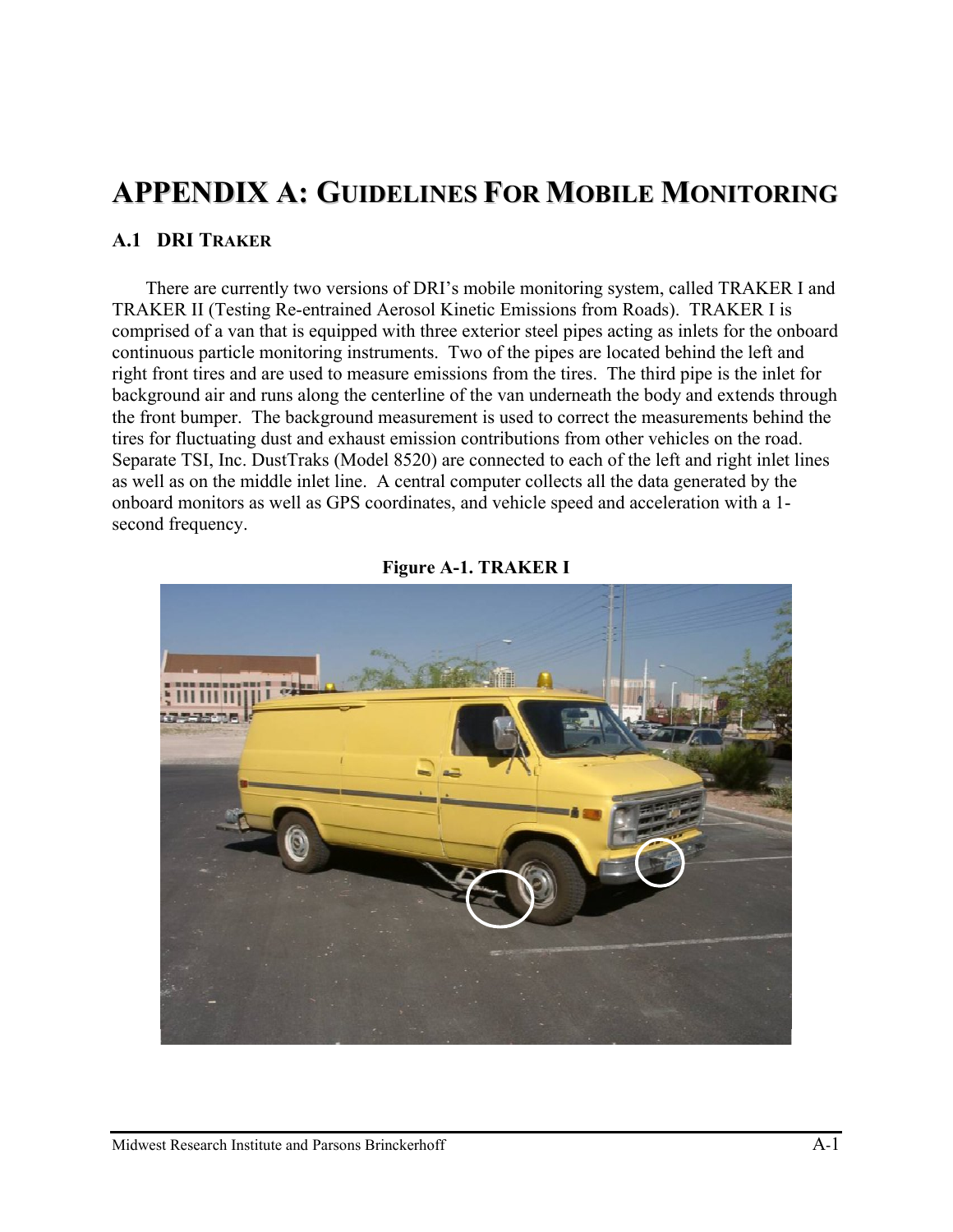The TRAKER II inlet lines are configured so that on unpaved roads, where  $PM_{10}$ concentrations behind the front tires could exceed the particle monitor upper limit (150 mg/m<sup>3</sup>), clean air can be mixed with air from the wheel well inlets in a controlled manner to achieve a desired amount of dilution. Instead of an onboard sampling plenum as in TRAKER I, a 10-cm diameter external pipe is used to channel/dilute inlet flow into a manifold with connections to DustTrak particle monitors. The circular inlets used currently on TRAKER I are replaced by flattened manifolds on TRAKER II.



**Figure A-2. TRAKER II**

### **A.2 CE-CERT SCAMPER**

The CE-CERT SCAMPER (System of Continuous Aerosol Monitoring of Particulate Emissions from Roadways) determines PM emission rates from roads by measuring the  $PM_{10}$ concentrations in front of and in the wake of the test vehicle using DustTrak monitors. As a first approximation, after subtracting the background contribution the concentration difference  $(mg/m<sup>3</sup>)$  is multiplied by the vehicle's frontal area (3.66 m<sup>2</sup>) to obtain an emission factor in units of mg/m. The particle monitor for the vehicle wake is mounted on a small trailer with a flat bed, so that the vehicle wake is disturbed as little as possible. The inlet for the wake monitor, which is 10 ft behind the rear of the vehicle, allows sampling as isokinetically as possible over the full range of vehicle speeds. A GPS determines vehicle location and speed, and a PC collects 1-sec data from GPS and  $PM_{10}$  measuring devices.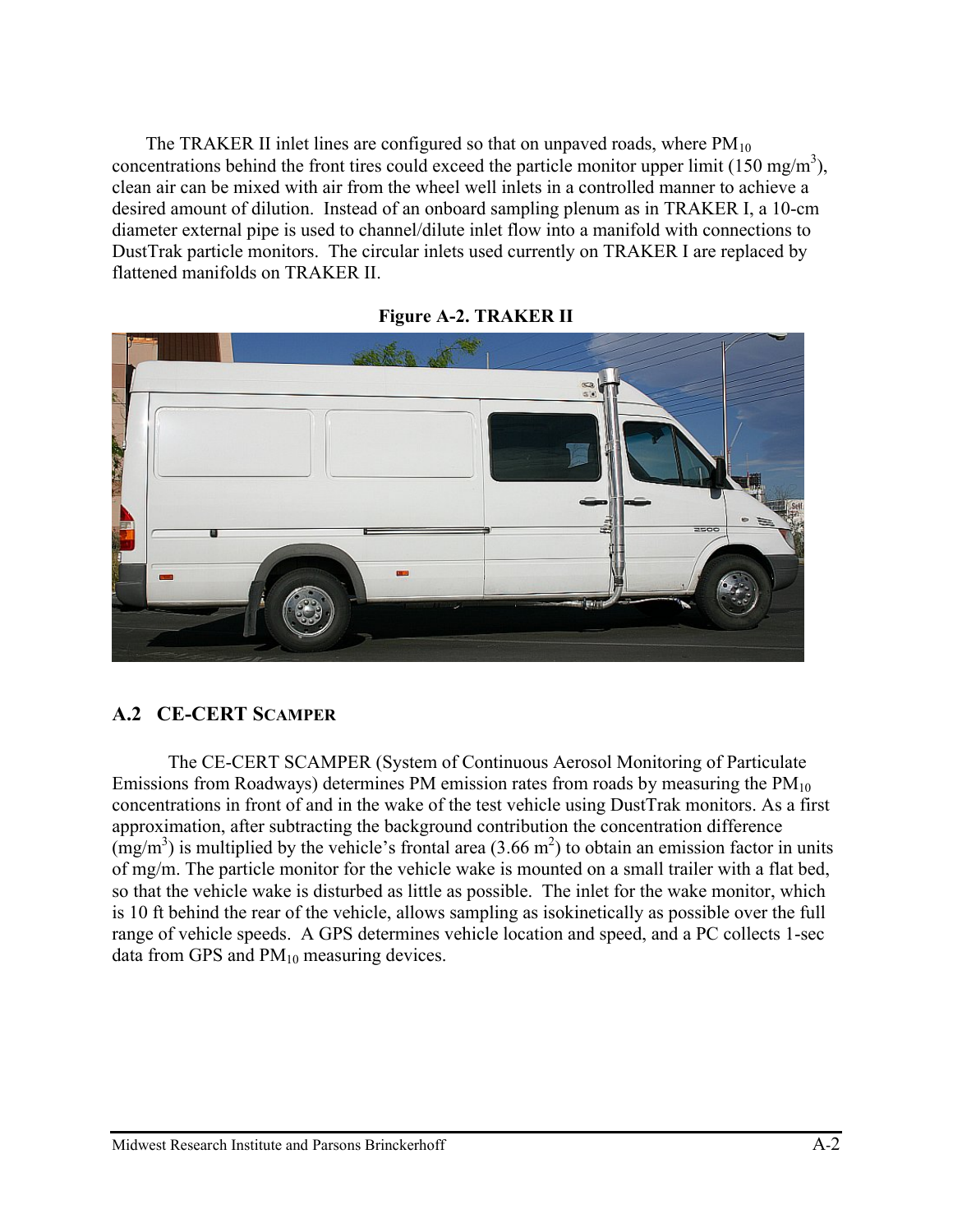#### **Figure A-3. SCAMPER**



### **A.3 MRI MOBILE MONITORING SYSTEM**

MRI developed a mobile monitoring system for use on unpaved haul roads.<sup>11</sup> The system uses a DustTrak continuous particle monitor which samples the effluent of a high-volume  $PM_{10}$ cyclone. This design collects all particles larger than approximately 15 μm with the cyclone, so that the DustTrak inlet does not get overloaded by the high dust concentrations from the unpaved road. A continuous GPS unit on the test vehicle references each  $1$ -sec  $PM_{10}$  concentration reading to its location. Both the DustTrak and GPS data are logged onto a laptop computer. The location of the MRI probe is illustrated in Figure A-4.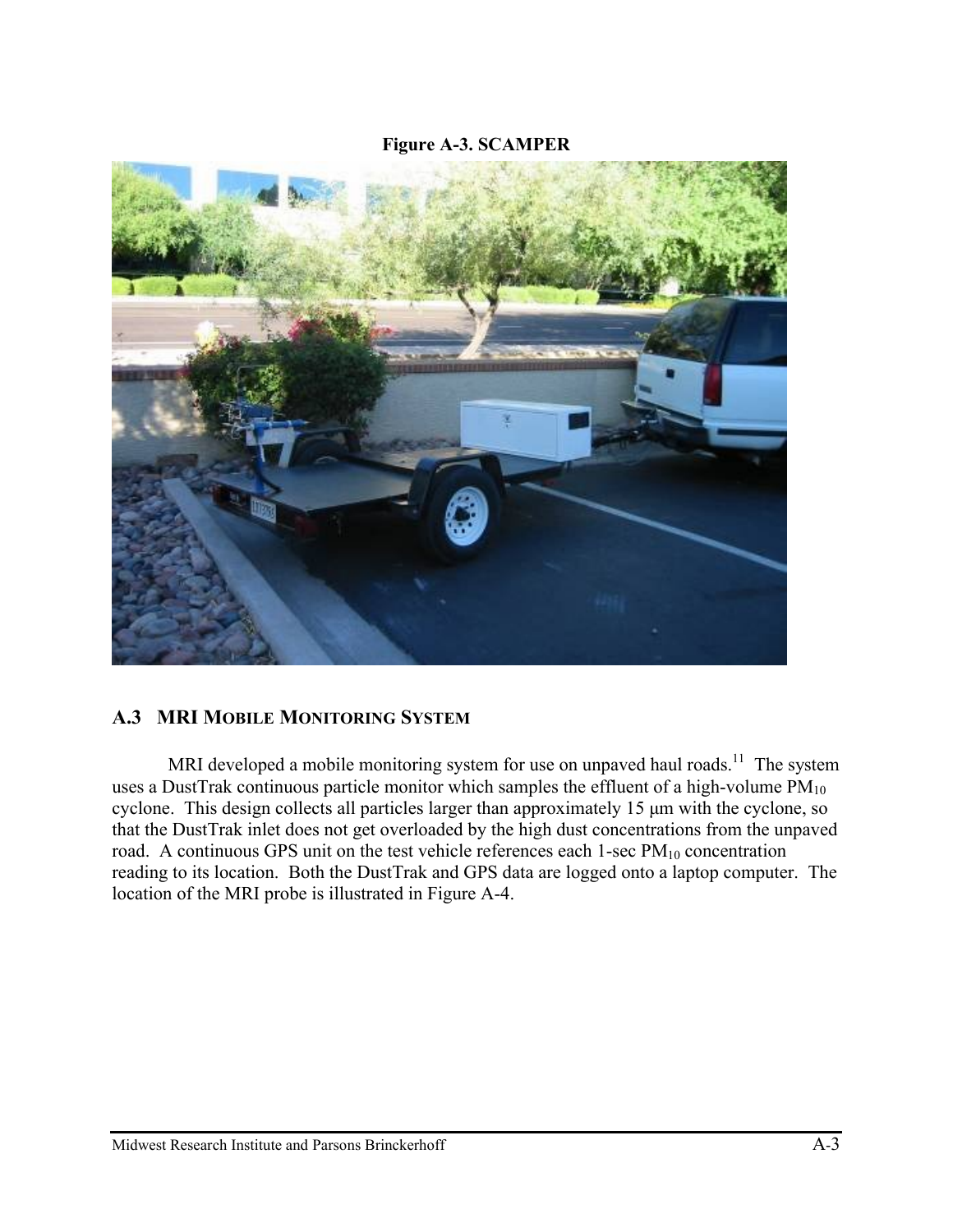**Figure A-4. Mid-vehicle probe location in MRI mobile monitoring system**



### **A.4 EXAMPLE MOBILE MONITORING DATA REDUCTION**

A good example of the application of mobile monitoring to a paved road system is provided in the Phase II study funded by the Clark County Department of Air Quality and Environmental Management  $(DAQEM)^{12}$  The test route traveled by the mobile monitor is shown in Figure A-5, which maps the emission factor range for each of the road segments. The test loop covered the range of road classes (arterial, collector, freeway, local), and the other documented road conditions the road class presence/absence of adjacent construction activity, presence/absence of vacant lands, curbing/shouldering, and the number of travel lanes per direction. Using these descriptive fields, it was possible to segregate road characteristics and calculate emission factors for a specific set of conditions.

Table A-1 provides a summary of the effects of various road attributes on the emission factor. Note that the construction and vacant land categories are not treated in terms of quantifiable parameters. For example, the data provided by Clark County DAQEM does not specify the extent of construction or the prevalence of vacant land along a specific segment. Thus, these data are presented here for completeness, but the investigators did not recommend their use for any planning or calculation purpose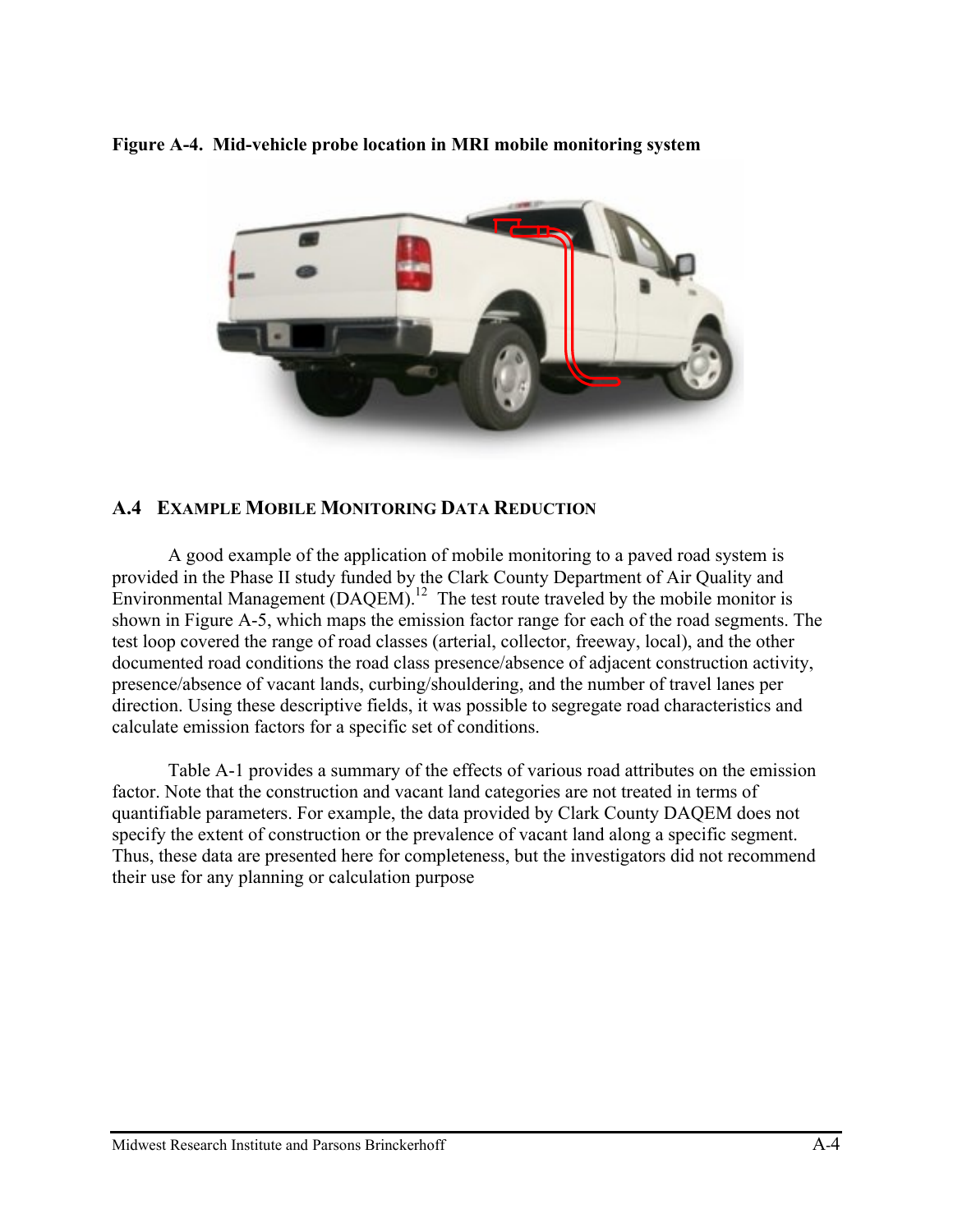

#### **Figure A-5. TRAKER emission factor map**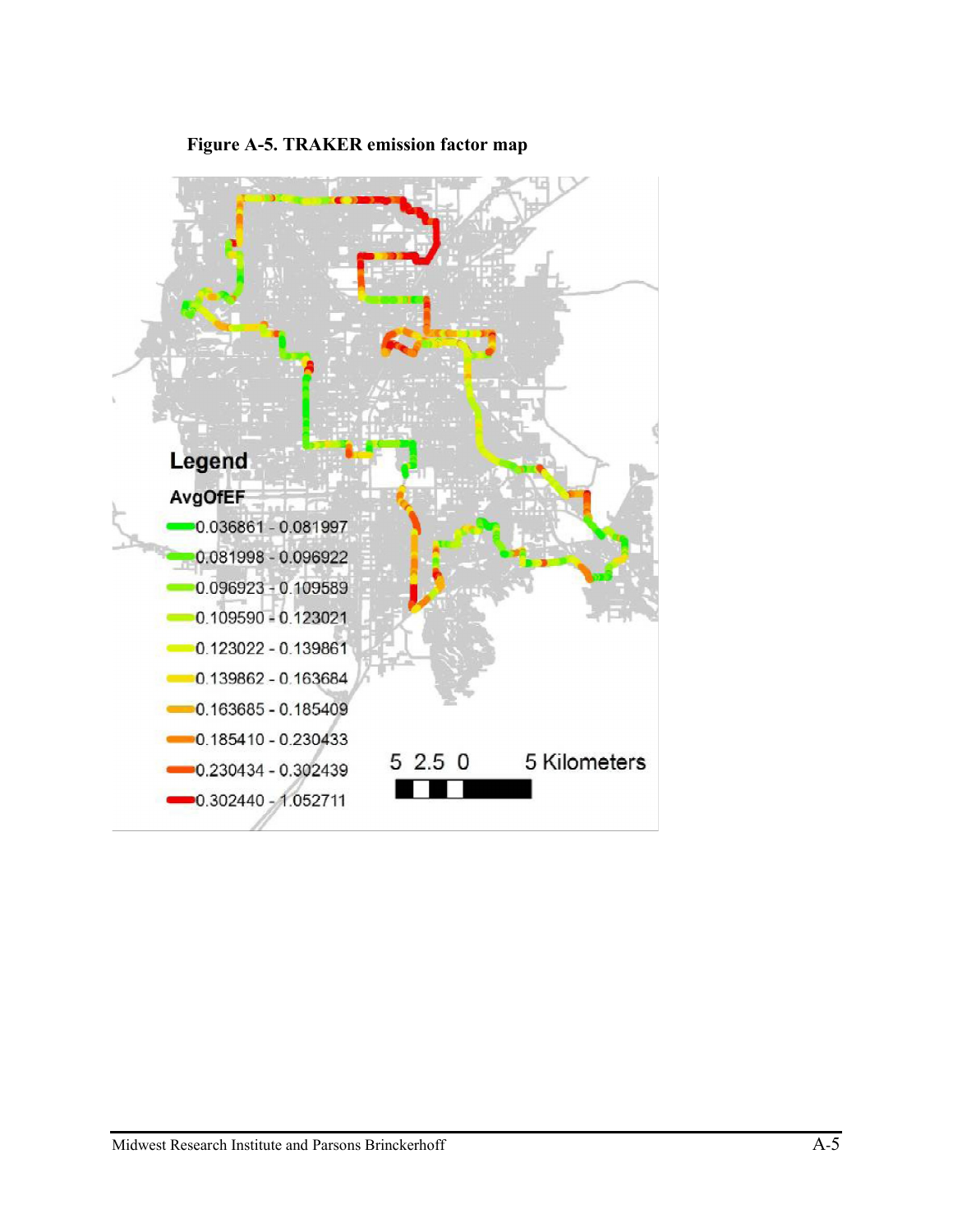**Table A-1. Effect of Road Segment Attributes on Emission Factors (grams per vehiclekilometer traveled)**

|                 | Average                |                    |           |                |
|-----------------|------------------------|--------------------|-----------|----------------|
|                 | Emission Factor        | Standard Deviation | # of Road | Standard Error |
| Class           | (g/vkt)                | (g/vkt)            | Segments  | (g/vkt)        |
| Arterial        | 0.153                  | 0.093              | 469       | 0.004          |
| Collector       | 0.199                  | 0.121              | 203       | 0.008          |
| Freeway         | 0.166                  | 0.054              | 107       | 0.005          |
| Local           | 0.327                  | 0.241              | 41        | 0.038          |
|                 | Average                |                    |           |                |
|                 | Emission Factor        | Standard Deviation | # of Road | Standard Error |
| Lanes/direc     | (g/vkt)                | (g/vkt)            | Segments  | (g/vkt)        |
| 1               | 0.287                  | 0.179              | 141       | 0.015          |
| $\overline{2}$  | 0.153                  | 0.079              | 374       | 0.004          |
| 3               | 0.143                  | 0.076              | 257       | 0.005          |
| 4               | 0.154                  | 0.028              | 6         | 0.012          |
| 5               | 0.241                  | 0.047              | 8         | 0.016          |
|                 | Average                |                    |           |                |
|                 | <b>Emission Factor</b> | Standard Deviation | # of Road | Standard Error |
| Constr          | (g/vkt)                | (g/vkt)            | Segments  | (g/vkt)        |
| No              | 0.169                  | 0.113              | 648       | 0.004          |
| Yes             | 0.197                  | 0.122              | 172       | 0.009          |
|                 | Average                |                    |           |                |
|                 | Emission Factor        | Standard Deviation | # of Road | Standard Error |
| Vac lands       | (g/vkt)                | $(g/\text{vkt})$   | Segments  | (g/vkt)        |
| No              | 0.154                  | 0.103              | 563       | 0.004          |
| Yes             | 0.220                  | 0.129              | 257       | 0.008          |
|                 | Average                |                    |           |                |
|                 | Emission Factor        | Standard Deviation | # of Road | Standard Error |
| Curbs/shoulders | (g/vkt)                | (g/vkt)            | Segments  | (g/vkt)        |
| No/No           | 0.572                  |                    | 1         |                |
| No/Yes          | 0.208                  | 0.139              | 115       | 0.013          |
| Yes/No          | 0.158                  | 0.109              | 533       | 0.005          |
| Yes/Yes         | 0.204                  | 0.105              | 171       | 0.008          |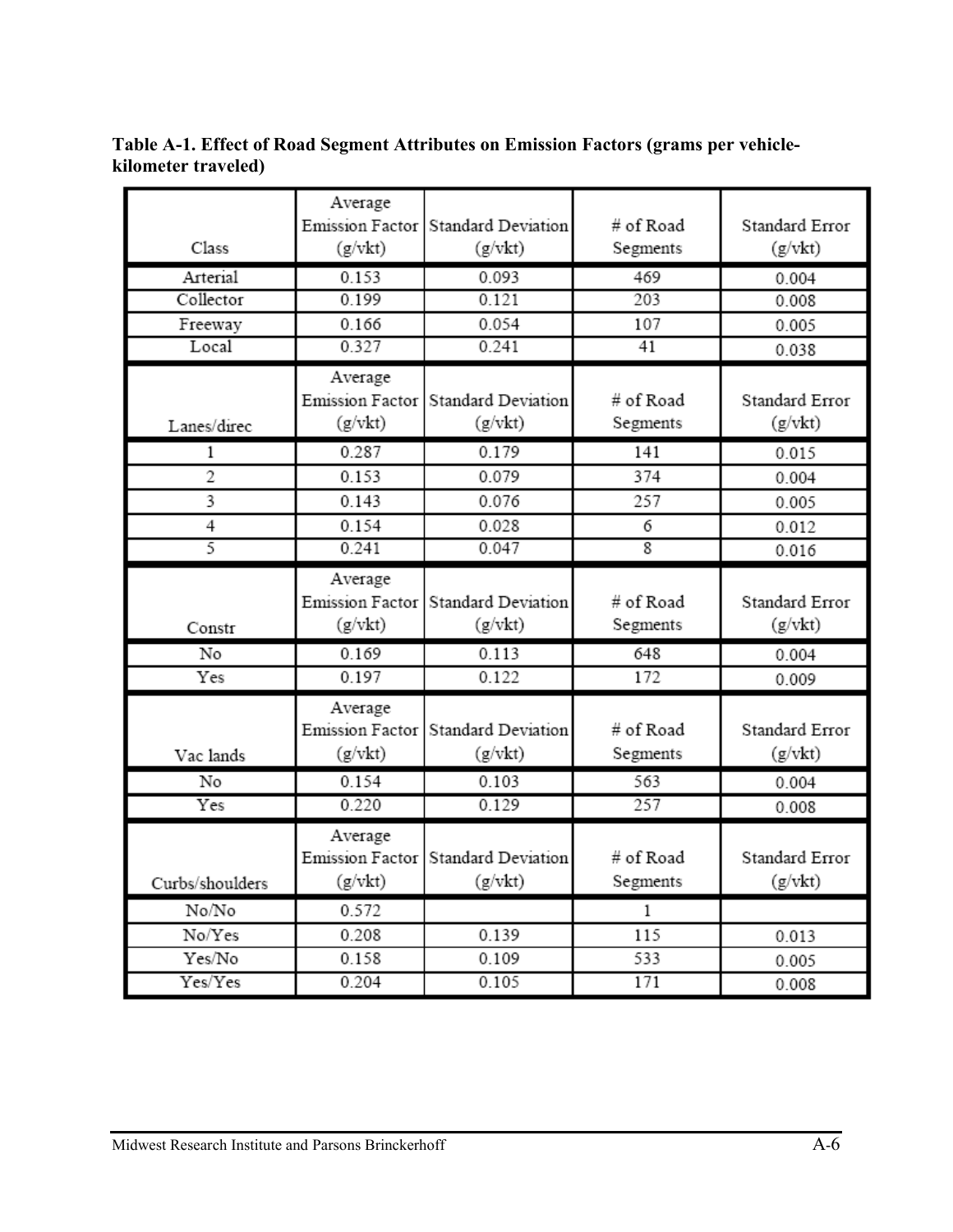# **APPENDIX B: GUIDELINES FOR 'MM/AP-42' HYBRID METHODS**

There are two newly proposed options for combining mobile monitoring with the traditional AP-42 method involving road sweeping to determine representative silt loading values. These are referred to as hybrid applications of the mobile monitoring method. In both cases a simpler version of mobile monitoring can be used. This entails use of a continuous PM10 sampler with an inlet line attached to the side of a test vehicle at a fixed location where the operating range of the monitor is not exceeded. The sampling intake position would be similar to that used in the MRI mobile monitor, as described above. A GPS unit should also be operated concurrently, with the data from both monitors merged electronically.

For application to PM2.5, the only difference is the use of a continuous PM2.5 monitor in place of the PM10 monitor. Most continuous PM10 monitors provide a size-selective PM2.5 inlet for this conversion. For example, PM2.5 sampling may be performed using a TSI DustTrak with a size-selective impactor on the inlet. Because the greased impaction surface is relatively small, it may become overloaded in high concentration dust plumes. Consequently sampling periods should be selected carefully to mitigate against overloading of particles on the impaction surface, prior to cleanup between monitoring test runs.

#### **B.1 HYBRID OPTION 1**

The first option would use mobile monitoring in the normal fashion, but with indirect calibration against the AP-42 method. This would be accomplished by selecting roadway locations where surface silt samples are collected so that the AP-42 equation could be used to provide emission factor estimates. The mobile monitor could be used to travel over parts of the paved road system to identify representative locations for performing the surface sampling. This approach would be far less expensive than applying the more costly reference roadside plume profiling method.

The accuracy of this option would be better than achieved by applying the traditional collection of silt loading samples at a limited number of roadway locations and using of the AP-42 emission factor equation, as long as the same set of silt loading samples were collected in both cases. The increase in accuracy would result from the much more complete characterization of emission factor variation within each roadway category by mobile monitoring at 1-sec intervals along representative roadway segment within each category. As with the directly calibrated mobile monitoring method described in the previous section, this option would also provide maps of emission factors.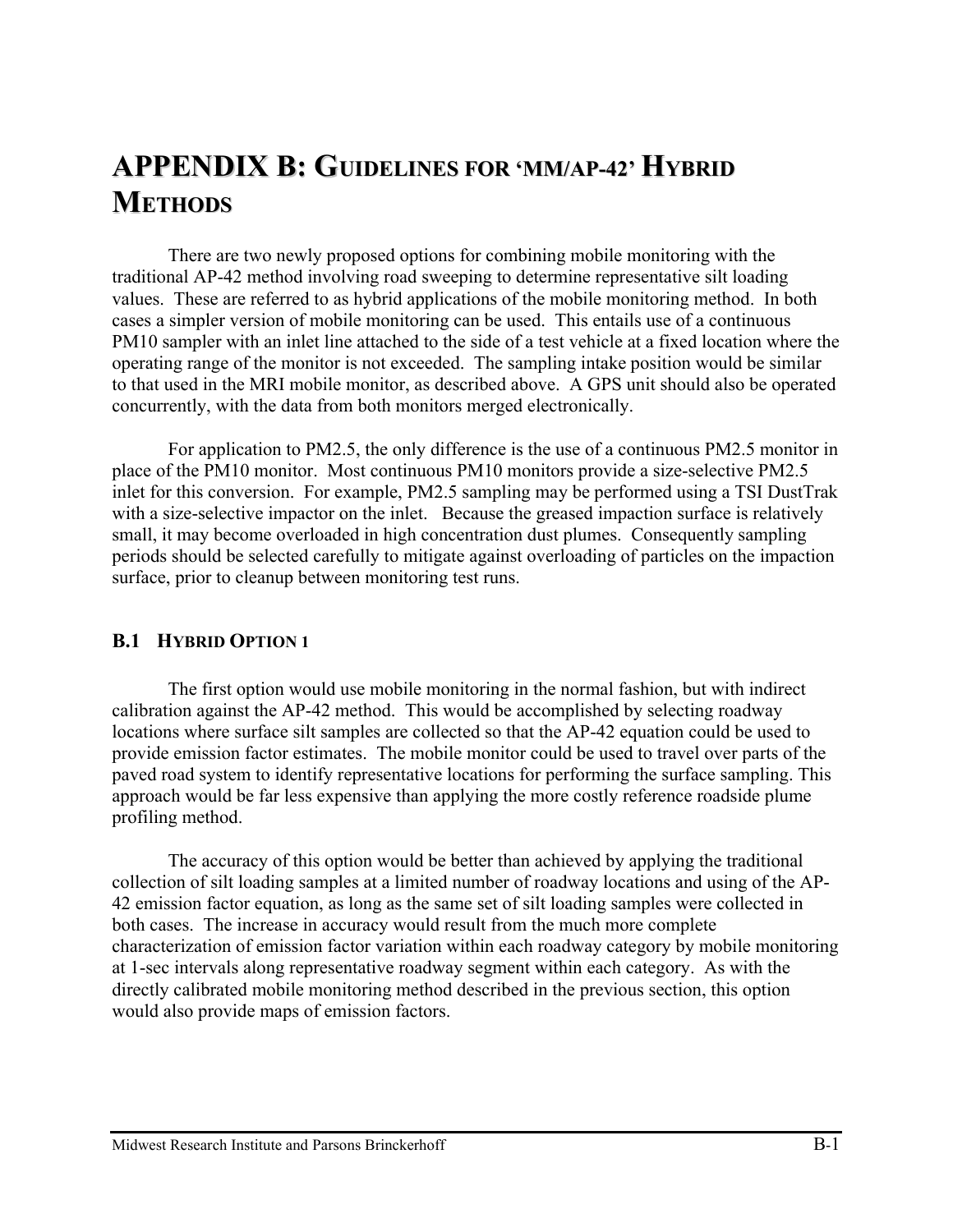### **B.2 HYBRID OPTION 2**

The second hybrid option would use uncalibrated mobile PM10 monitoring to map the relative emissions of a roadway system. The resulting maps of relative emission factor would be used to optimize the location of silt loading sampling sites for each roadway category. This second option reduces the uncertainty of relying on a specific number of silt loading samples to represent a roadway classification when little is known about the actual silt loading distributions on the roadway system.

Table B-1 illustrates how the second hybrid option would be applied. In this example 1 sec PM10 concentrations measured along the traveled routes sampled by the mobile monitor would be mapped. Potential locations for silt sampling would be identified by determining short road segments that resulted in typical concentrations for specific road classifications. In this example, it is assumed that 1,000 road segments have been defined, spanning the specified roadway categories.

| <b>Road class</b>                                                                                                                                           | Interstate/<br><b>Other</b>       | Urban/<br>Rural                                             | <b>Mean</b><br><b>Mobile</b><br><b>Monitor</b><br><b>PM10</b><br>$(mg/m^3)$ | Mean<br><b>Relative</b><br><b>PM10</b><br><b>Emission</b><br>Rate (mg/m <sup>3</sup><br>ADT) | <b>Road Segments</b><br>within 10% of<br><b>Mean PM10</b>                                                   | <b>Potential</b><br><b>Silt</b><br><b>Collection</b><br>Sites **                                 |
|-------------------------------------------------------------------------------------------------------------------------------------------------------------|-----------------------------------|-------------------------------------------------------------|-----------------------------------------------------------------------------|----------------------------------------------------------------------------------------------|-------------------------------------------------------------------------------------------------------------|--------------------------------------------------------------------------------------------------|
| <b>Principal Arterial</b>                                                                                                                                   | Interstate                        | Rural                                                       | 0.180                                                                       | 173                                                                                          | <b>NA</b>                                                                                                   | <b>None</b>                                                                                      |
| <b>Principal Arterial</b><br>Minor Arterial<br>Major Collector<br><b>Minor Collector</b><br>Local<br><b>Principal Arterial</b><br><b>Principal Arterial</b> | Other<br>Interstate<br><b>OFE</b> | Rural<br>Rural<br>Rural<br>Rural<br>Rural<br>Urban<br>Urban | 0.670<br>0.890<br>0.870<br>1.030<br>2.110<br>0.090<br>0.180                 | 332<br>52<br>155<br>29<br>296<br>255<br>276                                                  | 7, 22,<br>39, 42<br><b>NA</b><br><b>NA</b><br><b>NA</b><br><b>NA</b><br><b>NA</b><br><b>NA</b><br>211, 272, | 22, 42<br><b>None</b><br><b>None</b><br><b>None</b><br><b>None</b><br><b>None</b><br><b>None</b> |
| <b>Principal Arterial</b><br><b>Minor Arterial</b>                                                                                                          | Other                             | Urban<br>Urban                                              | 0.240<br>0.822                                                              | 441<br>3,337                                                                                 | 629, 877,<br>931<br>88, 91<br>102, 127                                                                      | 877, 931<br>88, 91,<br>127                                                                       |
| Collector                                                                                                                                                   |                                   | Urban                                                       | 0.970                                                                       | 1,128                                                                                        | 142, 146,<br>162, 169<br>171, 181,<br>183, 188,                                                             | 142,169<br>181, 183,                                                                             |
| Local                                                                                                                                                       |                                   | Urban                                                       | 0.890                                                                       | 2,283                                                                                        | 191, 197                                                                                                    | 188                                                                                              |

|                                          | Table B-1. Selection of Silt Sampling Locations Based on Hypothetical Results of Mobile |
|------------------------------------------|-----------------------------------------------------------------------------------------|
| <b>Monitoring of PM10 Concentrations</b> |                                                                                         |

\*\*After excluding non-feasible sampling locations because of safety and other problems

As shown, the road classes representing only a small proportion of total emissions are excluded from silt sampling. Only roadway classes with significant relative emissions, expressed as average daily traffic on the road class multiplied by mean PM10 concentration,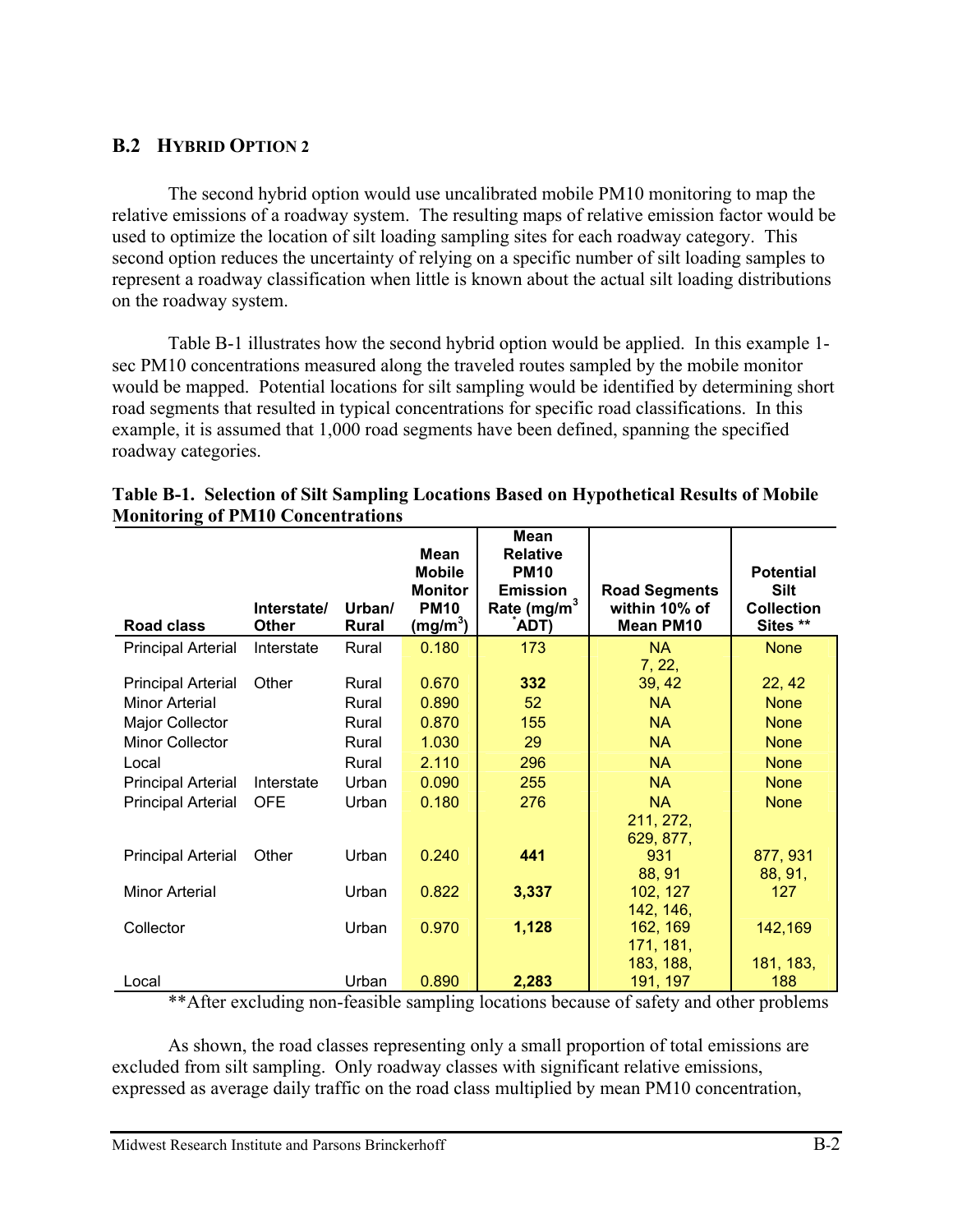would offer representative sites for road surface silt sampling. Once potential sampling locations within ten percent of the mean PM10 concentration for each road class are identified, air quality personnel would select actual sampling locations based on safety and other acceptance criteria.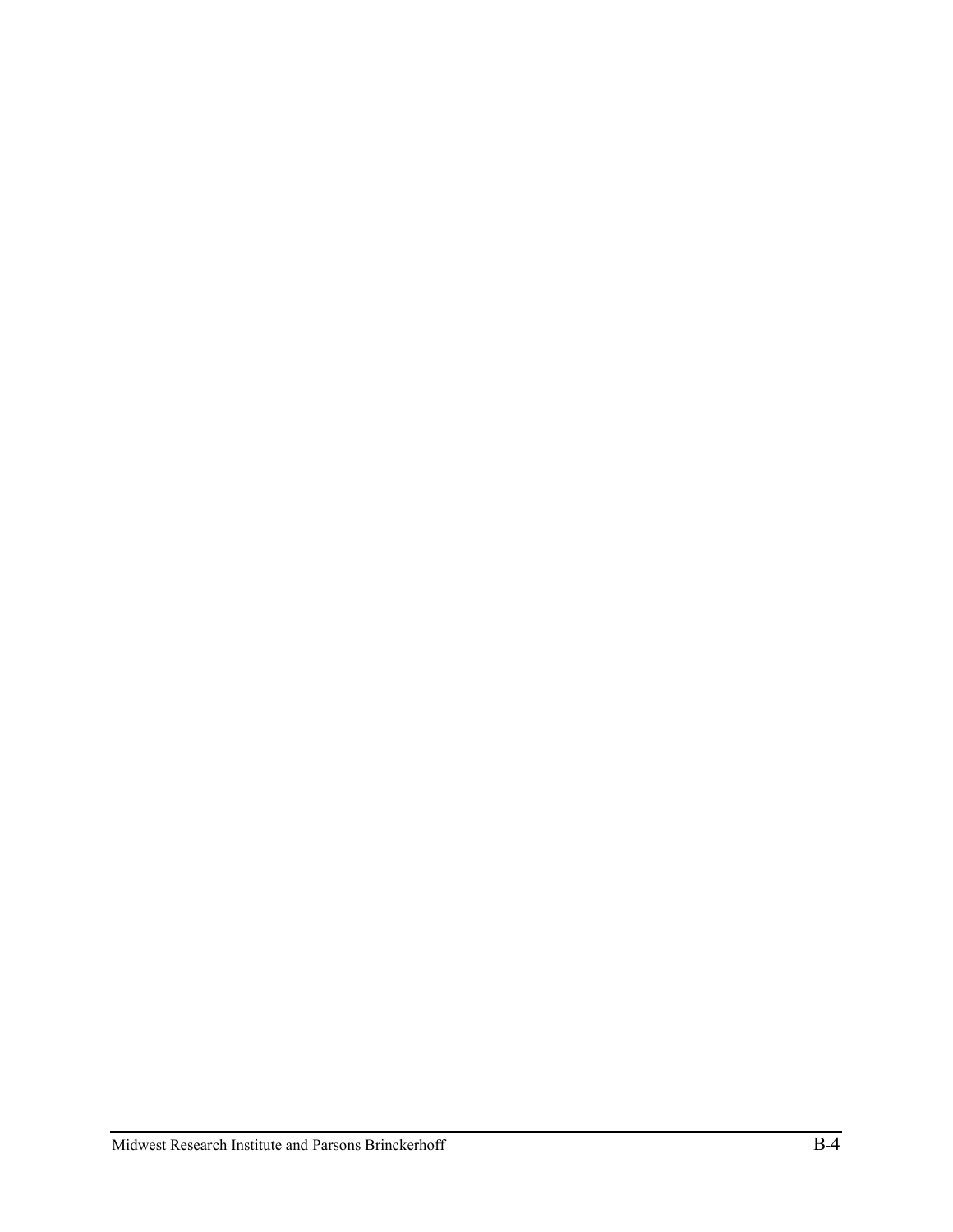# **APPENDIX C: METHOD COMPARISON AND COSTS**

 This investigation has identified alternatives to the traditional AP-42 method for calculating re-entrained road dust emissions from transportation projects. The available alternative methods consist of mobile monitoring used independently or in combination with the traditional AP-42 method. No other methods are available at this time, but EPA has a strong interest in mobile monitoring as a replacement for the traditional AP-42 method.

Table C-1 compares replacement and enhancement alternatives to the traditional AP-42 method for determining road dust emission factors. The recommended replacement method is mobile monitoring calibrated to plume profiling. A less desirable replacement method is mobile monitoring calibrated indirectly against AP-42 silt loading measurements in conjunction with the associated emission factor equation. In either case, calibrations are one-time events and remain intact as long as the mobile monitoring test vehicle and sampling configuration are not modified. As a significant enhancement to the traditional AP-42 method, mobile monitoring can be used to locate representative silt loading sites, thereby reducing the uncertainty of the traditional AP-42 method.

In Table C-1, roadside plume profiling is the approved standard for measuring road dust emission factors, and the AP-42 method is the traditional approach that utilizes silt loading surveys in combination with emission factor equations. Note that mobile monitoring is the least restrictive method, in relation to required test conditions, followed by road surface sampling (for silt loading) and plume profiling, which is the most restrictive method. Application of the roadside profiling method to calibrate a mobile monitor requires (a) moderate winds that have a strong component at right angles to the test road orientation, (b) an open area on the upwind side of the road at a test site, and (c) no more than two lanes of traffic upwind of the sampling tower.

The cost of developing a mobile monitoring system involves three elements: dedication of a test vehicle, equipping of the vehicle with the sampling system, and calibration of the mobile monitor. The cost of operating the calibrated test vehicle would be minimal, involving a few hours of time to traverse representative segments of the roadway system of interest. This would be followed by a relatively small amount of time to process the data collected. It is assumed that in most cases, a light-duty vehicle would be available for use as a mobile monitor over a period of several years as needed.

For a simple sampling system consisting of a sampling line, coarse particle trap, continuous particle monitor, GPS unit and data logger, the cost may be as low as \$10,000 to \$15,000, including installation. For simple sampling configurations, it would be possible to remove the sampling system from the test vehicle when not in use as a mobile monitor.

Calibration of the mobile monitor against the plume profiling method would cost in the range of \$50,000, but this calibration would assure the highest accuracy achievable over the